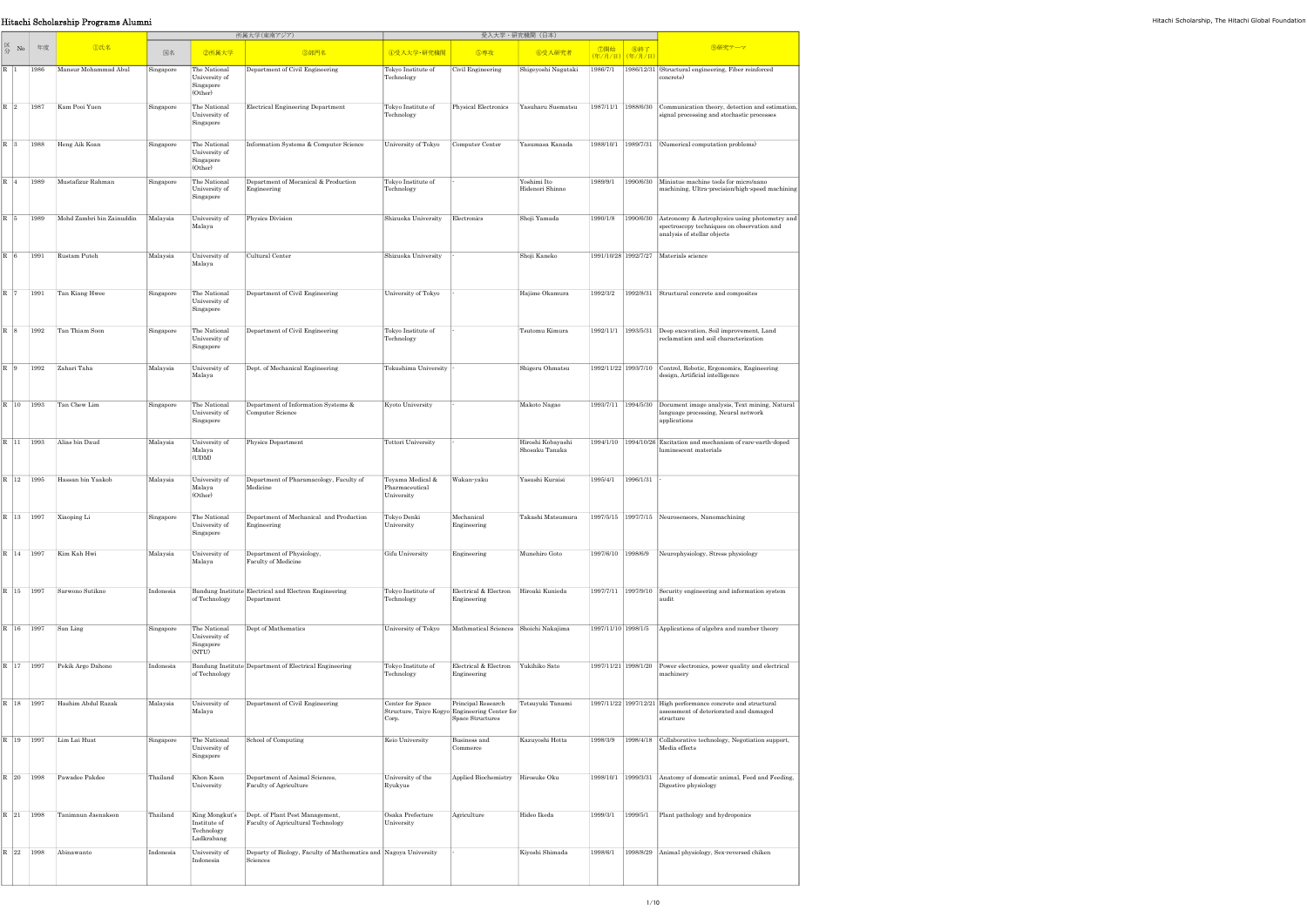| Hitachi Scholarship Programs Alumni |                                                                                                                                       |                                        |           |                                            |                                                                            |                                                                     |                                                             |                                     |                    |                                             |                                                                                                                                          |  |
|-------------------------------------|---------------------------------------------------------------------------------------------------------------------------------------|----------------------------------------|-----------|--------------------------------------------|----------------------------------------------------------------------------|---------------------------------------------------------------------|-------------------------------------------------------------|-------------------------------------|--------------------|---------------------------------------------|------------------------------------------------------------------------------------------------------------------------------------------|--|
|                                     |                                                                                                                                       |                                        |           |                                            | 所属大学(東南アジア)                                                                |                                                                     |                                                             | 受入大学・研究機関(日本)                       |                    |                                             |                                                                                                                                          |  |
|                                     | $\begin{array}{c c}\n\hline\n\mathbb{K} & \mathbb{N}\n\end{array}$ $\begin{array}{c c}\n\hline\n\mathbb{K} & \mathbb{R}\n\end{array}$ | ①氏名                                    | 国名        | ②所属大学                                      | 3部門名                                                                       | 4受入大学·研究機関                                                          | 5専攻                                                         | 6受入研究者                              |                    | │ ⑦開始 │ ⑧終了<br><mark>(年/月/日)</mark> (年/月/日) | 9研究テーマ                                                                                                                                   |  |
|                                     | R 23 1998                                                                                                                             | Yul Yunazwin Nazaruddin                | Indonesia | of Technology                              | Bandung Institute Faculty of Industrial Technology                         | Tokyo Institute of<br>Technology                                    | Control and Systems   Masaki Yamakita<br>Engineering        |                                     |                    |                                             | 1998/6/25 1998/9/22 Adaptive control, System identification,<br>Intelligent control systems, Industrial control<br>systems, Optimization |  |
|                                     | R 24 1998 Herman                                                                                                                      |                                        | Indonesia | of Technology                              | Bandung Institute Faculty of Mathematics and Natural Sciences              | Tokyo Institute of<br>Technology                                    | Organic and Polymeric Norimasa Okui<br>Material             |                                     |                    |                                             | 1998/5/11 1998/8/10 Material and device photonics                                                                                        |  |
|                                     |                                                                                                                                       | R 25 1998 Triwidodo Arwiyanto          | Indonesia | Gadjah Mada<br>University                  | Plant Pest and Phytopathology Dept.,<br>Faculty of Agriculture             | Shizuoka University Agriculture                                     |                                                             | Yuichi Takikawa                     |                    |                                             | 1998/6/18 1998/9/15 Plant pathology, Biological control of plant<br>disease, Ralstonia solanacearum bacterial<br>diseases                |  |
|                                     | R 26 1998                                                                                                                             | Dwikorita Karnawati                    | Indonesia | Gadjah Mada<br>University                  | Department of Geological Eng.,<br>Faculty of Engineering                   | Tokyo Univ. of<br>Agriculture and<br>Technology                     | Agriculture                                                 | Hiroyuki Nakamura                   |                    |                                             | 1998/9/1   1998/10/31 Engineering geology, Geotechnics                                                                                   |  |
|                                     |                                                                                                                                       | R 27 1998 Fauziah Abdullah             | Malaysia  | University of<br>Malaya                    | Institute of Biological Sciences,<br>Faculty of Science                    | Kyoto Institute of<br>Technology                                    |                                                             | Ryohei Yamaoka                      | 1998/6/1           |                                             | 1999/2/28 Insect behaviour and chemical ecology                                                                                          |  |
|                                     |                                                                                                                                       | R 28 1999 Soraya Ruamrungsri           | Thailand  | Chiang Mai<br>University                   | Department of Horiculture,<br>Faculty of Agriculture                       | Niigata University                                                  |                                                             | Takuji Ohyama                       |                    |                                             | 1999/4/8 1999/5/22 Bulbous plants, Plant nutrition, Plant physiology                                                                     |  |
|                                     |                                                                                                                                       | R 29   1999   Nanang Tyasbudi Puspito  | Indonesia | of Technology                              | Bandung Institute Department of Geophysics and meteorogy                   | Tohoku University                                                   | Engineering                                                 | Fumihiko Imamura                    |                    |                                             | 1999/6/14 1999/9/12 Geophysics (Seismology), Tsunami, Earthquake                                                                         |  |
|                                     |                                                                                                                                       | R 30 1999 Arief Budiman                | Indonesia | Gadjah Mada<br>University                  | Chemical Engineering Department,<br>Faculty of Engineering                 | Tokyo Institute of<br>Technology                                    | Research Lab of<br>Resources Utilizaton                     | Masaru Ishida                       |                    |                                             | $1999/6/28$ 1999/9/25 Energy and exergy analysis                                                                                         |  |
|                                     |                                                                                                                                       | R 31   1999   Slameto Wiryolukito      | Indonesia | of Technology                              | Bandung Institute Mecanical Engineering Department                         | Tohoku University                                                   | Matericals Research Shuji Hanada                            |                                     |                    |                                             | 1999/6/21 1999/9/18 High temperature high corrosion resistance<br>metallic materials and powder metallurgy<br>technology                 |  |
|                                     | R 32 1999                                                                                                                             | Iman K. Reksowardojo                   | Indonesia | of Technology                              | Bandung Institute Mechanical Engineering Department                        | Hokkaido University Engineering                                     |                                                             | Noboru Miyamoto                     |                    |                                             | 1999/7/2   1999/12/27 Internal combustion engines and alternative                                                                        |  |
|                                     |                                                                                                                                       | R 33 1999 T. Yoyok Wahyu Subroto       | Indonesia | Gadjah Mada<br>University                  | Department of Architecture                                                 | Osaka University                                                    | Engineering                                                 | Kunihiro Narumi                     |                    |                                             | 1999/8/23 1999/11/22 Architecture and environmental engineering<br>studies                                                               |  |
|                                     |                                                                                                                                       | R 34   1999   Chiu Min Sen             | Singapore | The National<br>University of<br>Singapore | Department of Chemical & Environment<br>Engineeing                         | Kyoto University                                                    | Chemical Engineering   Masahiro Ohshima                     |                                     |                    |                                             | 1999/9/7 1999/11/5 Model-free controller design methods, Nonlinear<br>process control, Control of pharmaceutical<br>crystallization      |  |
|                                     |                                                                                                                                       | R 35 1999 Orawon Chailapakul           | Thailand  | Chulalongkorn<br>University                | Department of Chemistry,<br>Faculty of Science                             | Science University of Science and<br>Tokyo in Yamaguchi Engineering |                                                             | Naoki Toshima                       |                    | 1999/10/3 2000/1/1                          | Electroanalytical chemistry, Chemical and<br>biosensor, Conducting polymer, Corrosion                                                    |  |
|                                     | R 36 1999                                                                                                                             | Senthil Kumar Anantarajan              | Singapore | The National<br>University of<br>Singapore | Department of Mechanical Engineering                                       | Chemical Research,<br>Riken                                         | Institute of Physical & Material Fabrication Hitoshi Ohmori |                                     |                    |                                             | 1999/11/22   1999/12/21   Fixture design, Micro/nano machining,<br>Development of miniature machine tool for<br>micro/nano machining     |  |
|                                     |                                                                                                                                       | R 37   1999   Siti Muslimah Widyastuti | Indonesia | Gadjah Mada<br>University                  | Faculty of Foresty                                                         | Saga University                                                     | Agriculture                                                 | Motoaki Kusaba                      |                    |                                             | 1999/9/22 1999/12/21 Forest pathology, Biological control, Bio-medicine                                                                  |  |
|                                     | R 38 1999                                                                                                                             | Chalerm Ruangviriyachai                | Thailand  | Khon Kaen<br>University                    | Department of Chemistry,<br>Faculty of Science                             | Jniversity of the<br>Ryukyus                                        | Biology and Marine<br>Science                               | Tatsuo Higa                         |                    |                                             | 1999/12/11 2000/3/12 Analytical chemistry and biotechnology, Marine<br>natural product                                                   |  |
|                                     |                                                                                                                                       | R 39 2000 Alias bin Daud               | Malaysia  | University of<br>Malaya<br>(UDM)           |                                                                            | Tottori University                                                  |                                                             | Hiroshi Kobayashi<br>Shosaku Tanaka |                    |                                             | 1999/10/12 2000/9/23 Rare-earth doped phosphor materials for vacuum<br>ultraviolet applications                                          |  |
|                                     | R 40 2000 Mudasir                                                                                                                     |                                        | Indonesia | Gadjah Mada<br>University                  | Dept. of Chemistry,<br>Faculty of Mathematics and Natural Sciences         | Keio University                                                     |                                                             | Hidenari Inoue                      | 2000/6/12 2000/9/9 |                                             | Analytical chemistry, Bioinorganic chemistry,<br>DNA binding ligands, Environmental chemistry                                            |  |
|                                     |                                                                                                                                       | R 41 2000 Ir. IGN. Wiratmaja Puja      | Indonesia | of Technology Engineering                  | Bandung Institute Faculty of Mechanical and Aerospace                      | Tokyo Institute of<br>Technology                                    | Mechanical and<br>Intelligent Systems<br>Engineering        | Toshikazu Shibuya                   |                    |                                             | 2000/11/1 2001/1/29 Mechanical design, Solid mechanics, Crack and<br>contact mechanics for anisotropic materials                         |  |
|                                     | R 42 2000                                                                                                                             | Chatchadaporn Krungkasem               | Thailand  | Chulalongkorn<br>University<br>(Gov)       | Investment Strategy & Policy Bu.,<br>Office of the Board of Investment     | University of Tokyo                                                 | Fisheries                                                   | Katsumi Aida                        |                    |                                             | $2000/11/12$ 2001/2/9 Molecular biology and immunology                                                                                   |  |
|                                     |                                                                                                                                       | R 43 2000 Viroat Srisurapanon          | Thailand  | University of<br>Technology<br>Thonburi    | King Mongkut's Transportation Eng. Division,<br>Dept. of Civil Engineering | University of Tokyo Civil Engineering                               |                                                             | Hitoshi Ieda                        |                    |                                             | 2000/7/2 2001/1/1 Freight transportation modeling, Transport<br>planning, Transport investment impacts                                   |  |
|                                     | R 44 2000                                                                                                                             | Hamzah Arof                            | Malaysia  | University of<br>Malaya                    | Dept. of Electrical Engineering,<br>Faculty of Engineering                 | Oita University                                                     | Engineering                                                 |                                     |                    |                                             | Tsuyoshi Kawaguchi 2000/10/1 2001/3/31 Digital signal processing, Image processing                                                       |  |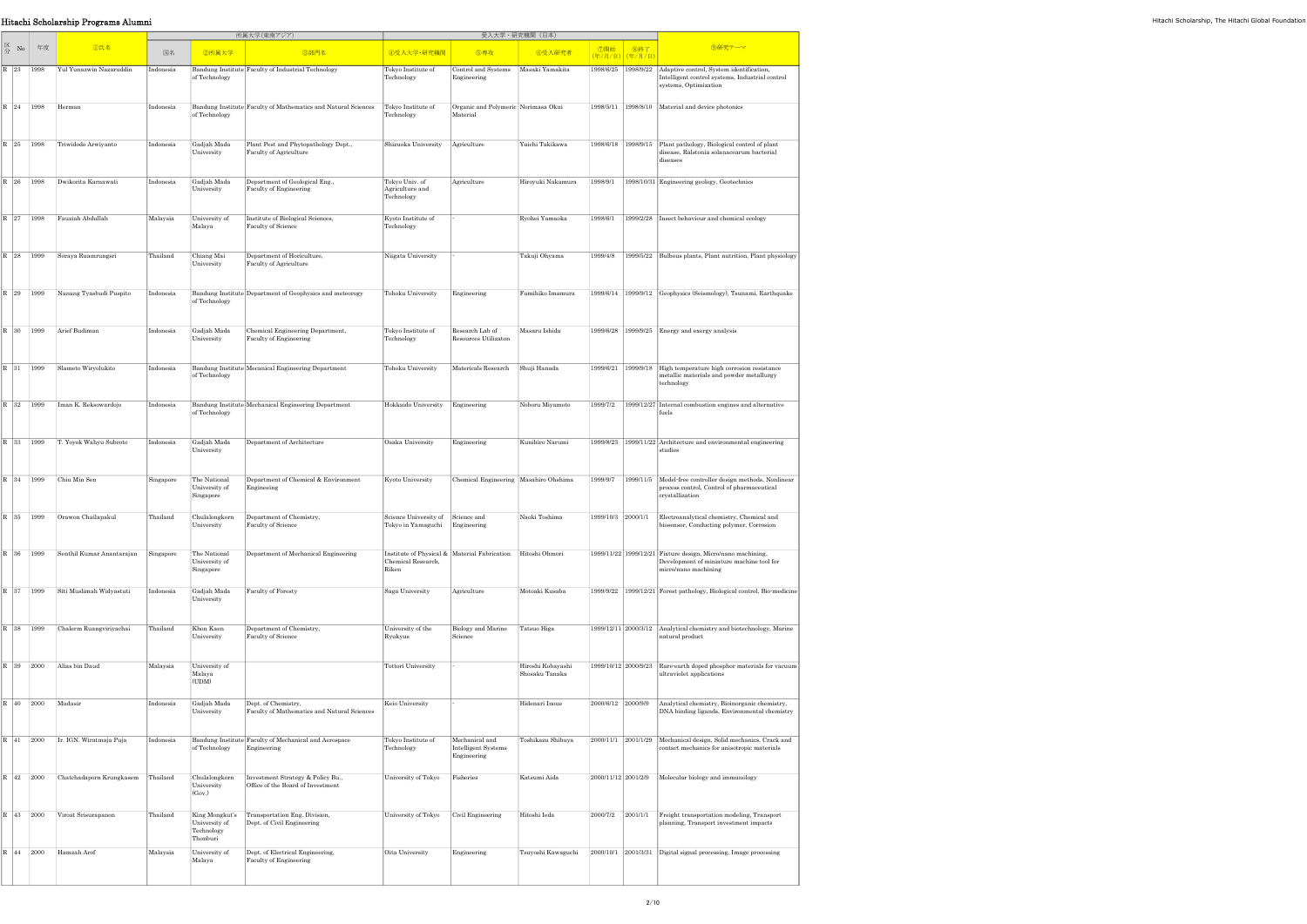|                                                                                                             | Hitachi Scholarship Programs Alumni                     |             |                                            |                                                                                      |                                                 |                                                                                |                    |                    |                                            |                                                                                                                                          |
|-------------------------------------------------------------------------------------------------------------|---------------------------------------------------------|-------------|--------------------------------------------|--------------------------------------------------------------------------------------|-------------------------------------------------|--------------------------------------------------------------------------------|--------------------|--------------------|--------------------------------------------|------------------------------------------------------------------------------------------------------------------------------------------|
|                                                                                                             |                                                         |             |                                            | 所属大学(東南アジア)                                                                          |                                                 | 受入大学·研究機関(日本)                                                                  |                    |                    |                                            |                                                                                                                                          |
| $\begin{array}{c c}\n\hline\n\swarrow &\text{No} & \text{f} \\ \hline\n\Rightarrow &\text{No}\n\end{array}$ | <b>①氏名</b>                                              | 国名          | 2所属大学                                      | 3部門名                                                                                 | 4受入大学·研究機関                                      | 5専攻                                                                            | 6受入研究者             |                    | │ ⑦開始 │ ⑧終了<br><mark>(年/月/日)(年/月/日)</mark> | 9研究テーマ                                                                                                                                   |
| R 45 2000                                                                                                   | Iberahin bin Jusoh                                      | Malaysia    | University of<br>Technology<br>Malaysia    | Department of Applied Mechanic,<br>Faculty of Mechanical Engineering                 | Osaka Prefecture<br>University                  | Marine Systems<br>Engineering                                                  | Hiroo Okada        |                    |                                            | 2000/6/26 2000/8/24 Reliability of offshore jacket structures,<br>Hydrodynamic loading, Effects of marine growth,<br>Structural analysis |
|                                                                                                             | R 46 2000 Ariffin bin Haji Abdul-Razak                  | Malaysia    | University of<br>Technology<br>Malaysia    | Dept. of Production & Industrial Eng.<br>Faculty of Mechanical Eng.                  | University of Tokyo                             | Precision Machinery Fumihiko Kimura<br>Engineering                             |                    | 2000/8/7 2001/2/6  |                                            | Production design for manufacturing and<br>assembly                                                                                      |
|                                                                                                             | $R$ 47 2000 Hanapi bin Mat                              | Malaysia    | University of<br>Technology<br>Malaysia    | Chemical Eng. Dept.,<br>Faculty of Chemical & Resources Engineering                  | Kyushu University                               | Applied Chemistry                                                              | Masahiro Goto      |                    |                                            | $2000/10/22$ 2000/12/20 Separation processes, Waste treatment,<br>utilization and recycling, Gas processing and<br>utilization           |
|                                                                                                             | R 48 2000 Jiangyong Hu                                  | Singapore   | The National<br>University of<br>Singapore | Civil Engineering Department                                                         | Kyoto University                                | Research Center For Hiroshi Tsuno<br>Environmental Quality<br>Control          |                    |                    |                                            | $2001/11/21$ $2002/1/20$ Advanced water treatment, Emergin<br>contaminants detection & removal, Water<br>disinfection & biofilm control  |
|                                                                                                             | R 49 2000 Luis Ma. T. Bo-ot                             | Philippines | Philippines,<br>Diliman                    | University of the National Institute of Physics                                      | National Institute for<br><b>Fusion Science</b> |                                                                                | Kunihiko Watanabe  |                    |                                            | 2001/7/10 2002/1/5 Plasma physics, Computational physics                                                                                 |
|                                                                                                             | R 50 2001 Sermsak Uatrongjit                            | Thailand    | Chiang Mai<br>University                   | Department of Electrical Eng.,<br>Faculty of Engineering                             | Tokyo Institute of<br>Technology                | Physical Electronics Nobuo Fujii                                               |                    |                    |                                            | $2001/4/16$ 2001/6/10 Analog circuit simulations                                                                                         |
| R 51 2001                                                                                                   | Umar Santoso                                            | Indonesia   | Gadjah Mada<br>University                  | Faculty of Agricultural Technology                                                   | Tokyo University of<br>Agriculture              |                                                                                | Tadahiro Tadokoro  |                    |                                            | 2001/6/26 2001/9/23 Food antioxidants, Coconus, Lipid peroxidation,<br>Fatty acids, Gambir, Chitosan                                     |
| R 32 2001 Suwarno                                                                                           |                                                         | Indonesia   | of Technology                              | Bandung Institute School of Electrical Engineering and Informatics Nagoya University |                                                 | Electronical<br>Engineering                                                    | Teruyoshi Mizutani |                    |                                            | 2001/6/28 2001/9/25 High voltage engineering, High voltage<br>insulation material engineering                                            |
|                                                                                                             | R 53 2001 Chiu Min Sen                                  | Singapore   | The National<br>University of<br>Singapore | Department of Chemical & Biomolecular<br>Engineeing                                  | Kyoto University                                |                                                                                | Masahiro Ohshima   |                    |                                            | 2001/8/17 2002/7/16 Model-free controller design methods, Nonlinear<br>process control, Control of pharmaceutical<br>crystallization     |
| R 54 2001                                                                                                   | Wilson Walery Wenas                                     | Indonesia   | of Technology                              | Bandung Institute Faculty of Mathematics and Natural Sciences                        | Tokyo Institute of<br>Technology                | Physical Electronics Makoto Konagai                                            |                    |                    |                                            | 2001/9/1 2001/11/30 Semiconductor physics and technology                                                                                 |
|                                                                                                             | R 55 2001 Gobboon Lothongkum                            | Thailand    | Chulalongkorn<br>University                | Department of Metallurgical Engineering                                              | Kyoto University                                | Materials Science and Tadashi Maki<br>Engineering                              |                    |                    | 2002/3/8 2002/6/5                          | Corrosion of metal, Stainless steels, Welding<br>engineering, Materials selection, Clean<br>technology                                   |
|                                                                                                             | R 56 2001 Irfan Dwidya Prijambada                       | Indonesia   | Gadjah Mada<br>University                  | Soil & Environmental Microbio. Lab<br>Faculty of Agriculture                         | Osaka University                                | Material and Life<br>Science                                                   | Masaaki Morikawa   |                    |                                            | 2002/7/17 2003/1/16 Soil and environmental microbiology                                                                                  |
| R 57 2001                                                                                                   | Guirong Liu                                             | Singapore   | The National<br>University of<br>Singapore | Department of Mechanical Engineering                                                 |                                                 | University of Tokyo Naval Architecture & Hideomi Ohtsubo<br>Ocecan Engineering |                    | 2001/12/8 2001/2/8 |                                            | Modeling and simulation, Computational<br>mechanics, Mesh free methods, Nano/mocro<br>computation                                        |
|                                                                                                             | R 58 2002 Nurak Grisdanurak                             | Thailand    | Khon Kaen<br>University<br>(Other)         | Department of Chemical Engineering                                                   | Tokyo Institute of<br>Technology                | Chemical Resouces                                                              | Yutaka Morikawa    |                    |                                            | $2002/10/15$ $2002/12/15$ Kinetics and catalysis, Adsorption                                                                             |
|                                                                                                             | R 59 2002 Hasanuddin Z. Abidin                          | Indonesia   | of Technology                              | Bandung Institute Faculty of Earth Science and Technology                            | Nagoya University                               | Seismology and<br>Volcanology                                                  | Fumiaki Kimata     |                    |                                            | 2003/6/22 2003/7/26 Satellite geodesy: theory and applications                                                                           |
|                                                                                                             | R 60 2002 Gunawan Wibisono                              | Indonesia   | University of<br>Indonesia                 | Department of Electrical Eng.,<br>Faculty of Engineering                             | Keio University                                 | Information and<br>Computer Science                                            | Iwao Sasase        |                    | 2002/9/4 2003/2/2                          | Telecommunication, Multicode Multicarrier for<br>multimedia implementation in cellular<br>communication network                          |
|                                                                                                             | R 61 2002 Budhy Kurniawan                               | Indonesia   | University of<br>Indonesia                 | Physics Department,<br>Faculty of Mathematics and Natural Sciences   Technology      | Tokyo Institute of                              |                                                                                | Hidekazu Tanaka    |                    |                                            | 2002/6/22 2002/9/19   Magnetism, Magnet properties, Magnetization<br>process, Magnetoresistance, Nano physics &<br>nanomagnetism         |
|                                                                                                             | R 62 2002 Dwi Siswanta                                  | Indonesia   | Gadjah Mada<br>University                  | Dept. of Chemistry,<br>Faculty of Mathematics and Natural Sciences                   | Keio University                                 |                                                                                | Koji Suzuki        |                    |                                            | Ionophores                                                                                                                               |
|                                                                                                             | R 63 2002 Djagal Wiseso Marseno                         | Indonesia   | Gadjah Mada<br>University                  | Faculty of Agricultural Technology                                                   | Hiroshima University Applied Biological         | Science                                                                        | Kanji Hori         |                    |                                            | 2002/6/19 2002/9/15 Development of Biopolymer from agricultural<br>products for food industry                                            |
|                                                                                                             | R   64   2002   Syed Malek Fakar Duani<br>Syed Mustapha | Malaysia    | University of<br>Malaya<br>(UNITAR)        | Faculty of Information Technololgy                                                   | University of Tokyo                             | Information and<br>Communication<br>Engineering                                | Toyoaki Nishida    |                    |                                            | 2003/4/3 2004/1/31 Artificial intelligence: quanlitative reasoning,<br>ontology, community learning system,<br>Knowledge management      |
|                                                                                                             | R 65 2002 Toh Kim-Chuan                                 | Singapore   | The National<br>University of<br>Singapore | Department of Mathematics                                                            | Tokyo Institute of<br>Technology                | Mathematical &<br>Computing Sciences                                           | Masakazu Kojima    |                    |                                            | 2002/11/1 2002/12/28 Scientific computing & operations research,<br>Theory and algorithms for semidefinite<br>programming                |
|                                                                                                             | R 66 2002 Chang Shu                                     | Singapore   | The National<br>University of<br>Singapore | Department of Mechanical Engineering                                                 | Tohoku University                               | Fluid Science                                                                  | Junji Tani         |                    |                                            | 2002/10/15 2002/12/25 Numetical computation of partial differential<br>equations, Computational fluid dynamics                           |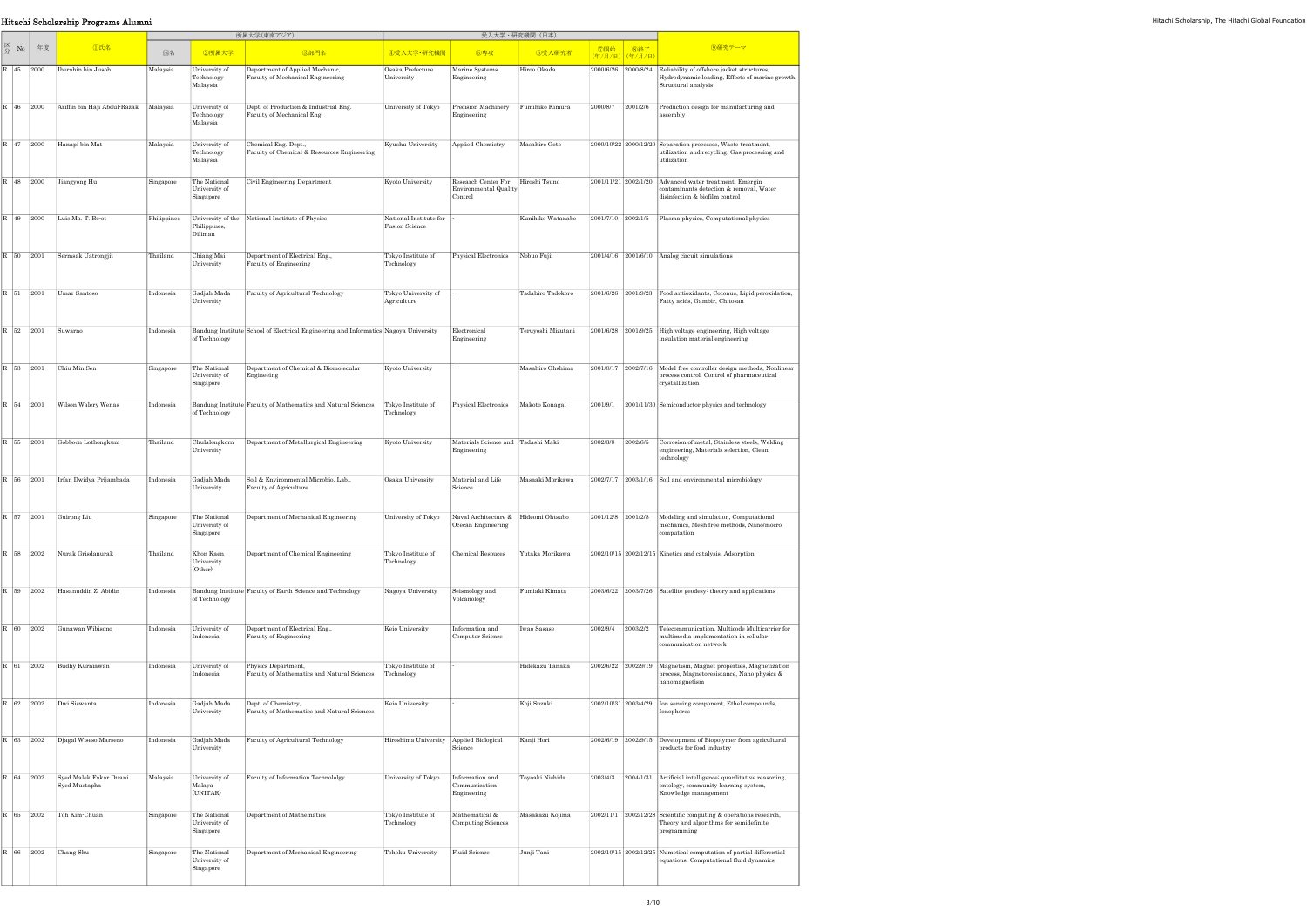|                                                                                             |           | Hitachi Scholarship Programs Alumni                                                         |             |                                            |                                                                            |                                                              |                                                                        |                                                            |  |                                             |                                                                                                                                    |
|---------------------------------------------------------------------------------------------|-----------|---------------------------------------------------------------------------------------------|-------------|--------------------------------------------|----------------------------------------------------------------------------|--------------------------------------------------------------|------------------------------------------------------------------------|------------------------------------------------------------|--|---------------------------------------------|------------------------------------------------------------------------------------------------------------------------------------|
| $\begin{array}{c c}\n\hline\n\swarrow & \text{No} & \text{f} \neq \mathcal{B}\n\end{array}$ |           |                                                                                             |             |                                            | 所属大学(東南アジア)                                                                | 受入大学・研究機関(日本)                                                |                                                                        |                                                            |  |                                             |                                                                                                                                    |
|                                                                                             |           | <b>D氏名</b>                                                                                  | 国名          | 2所属大学                                      | 3部門名                                                                       | 4受入大学·研究機関                                                   | 5専攻                                                                    | 6受入研究者                                                     |  | │ ⑦開始 │ ⑧終了<br><mark>(年/月/日)</mark> (年/月/日) | 9研究テーマ                                                                                                                             |
|                                                                                             |           | R 67   2003   Daryono Hadi Tjahjono                                                         | Indonesia   | of Technology                              | Bandung Institute Department of Pharmacy                                   | Keio University                                              | Applied Chemistry                                                      | Hidenari Inoue                                             |  |                                             | 2003/6/1 2003/8/29 Synthesis and DNA-binding properties of new<br>compounds for cancer treatment                                   |
|                                                                                             |           | R 68 2003 Ismunandar                                                                        | Indonesia   | of Technology                              | Bandung Institute Faculty of Mathematics and Natural Sciences              | Structure Science                                            | Institute of Materials Materials Structure Takashi Kamiyama<br>Science |                                                            |  |                                             | 2003/10/20 2003/11/29 Inorganic material chemistry, Synthesis and<br>characterization of metal oxides materials                    |
|                                                                                             |           | $R$ 69 2003 Mudasir                                                                         | Indonesia   | Gadjah Mada<br>University                  | Dept. of Chemistry,<br>Faculty of Mathematics and Natural Sciences         | Keio University                                              |                                                                        | Hidenari Inoue                                             |  |                                             | 2003/6/16 2003/9/12 Analytical chemistry, Bioinorganic chemistry,<br>DNA binding ligands, Environmental chemistry                  |
|                                                                                             |           | $\begin{array}{ c c c c }\n\hline\nR & 70 & 2003 & \text{Abudul Munif}\n\end{array}$        | Indonesia   | Sepuluh<br>Nopember<br>(Other)             | Institut Teknologi Faculty of Ocean Engineering                            | Osaka University                                             | Ocecan Engineering                                                     | Naval Architecture & Kazuhiko Hasegawa 2003/10/1 2004/9/30 |  |                                             |                                                                                                                                    |
|                                                                                             |           | R 71 2003 Adrian David Cheok                                                                | Singapore   | The National<br>University of<br>Singapore | Department of Electrical & Computer<br>Engineering                         | Kyoto University                                             | Systems Science                                                        | Osamu Katai                                                |  | 2003/12/29 2004/2/4                         | Mixed reality, Human computer interaction,<br>Wearable computers and smart spaces, Fuzzy<br>systems, etc.                          |
|                                                                                             |           | R 72 2003 Ping Lin                                                                          | Singapore   | The National<br>University of<br>Singapore | Department of Mathematics                                                  | Kyoto University                                             | Mathmatical Sciences Hisashi Okamoto                                   |                                                            |  |                                             | 2003/6/12 2003/7/31 Numerical analysis & scientific computing,<br>Computational solid/fluid mechanics & physical<br>science, etc.  |
|                                                                                             |           | R 73 2004 Tirto Prakoso                                                                     | Indonesia   | of Technology                              | Bandung Institute Faculty of Industrial Technology                         | The University of<br>Shiga Prefecture                        | Mechanical System Koji Yamane<br>Engineering                           |                                                            |  |                                             | 2004/9/30 2004/12/28 Biodiesel production process, Renewable energy<br>development, Bubble formation                               |
|                                                                                             |           | R 74 2004 Chanpen Chanchao                                                                  | Thailand    | University                                 | Chulalongkorn Department of Biology,<br>Faculty of Science                 | National Institute for<br>Livestock and<br>Grassland Science |                                                                        | Kazuhiro Amano                                             |  |                                             | $2004/10/1$ 2004/12/29 Molecular and cellular biology                                                                              |
|                                                                                             |           | $\begin{array}{ c c c c }\n\hline\nR & 75 & 2004 & \text{Tippawan Singtripop}\n\end{array}$ | Thailand    | Chiang Mai<br>University                   | Department of Biology,<br>Faculty of Science                               | Kanazawa University                                          |                                                                        | Sho Sakurai                                                |  |                                             | 2004/10/1 2005/9/30 Insect endocrinology, Bamboo borer, Juvenile<br>hormone                                                        |
|                                                                                             | R 76 2004 | Alissara Reungsang                                                                          | Thailand    | Khon Kaen<br>University                    | Department of Biotechnology,<br>Faculty of Technology                      |                                                              | University of Tokyo Urban Engineering Satoshi Takizawa                 |                                                            |  |                                             | 2005/8/16 2006/8/15 Environmental biotechnology, Energy                                                                            |
|                                                                                             |           | R 77 2004 Duangkamol Na-Ranong                                                              | Thailand    | Institute of<br>Technology<br>Ladkrabang   | Faculty of Engineering                                                     | Tokyo Institute of<br>Technology                             | Chemical Engineering Takashi Aida                                      |                                                            |  |                                             | $2004/8/1$ 2004/10/31 Catalysis, Reaction engineering                                                                              |
|                                                                                             |           | R 78 2004 Marzuki bin Khalid                                                                | Malaysia    | University of<br>Technology<br>Malaysia    | Faculty of Electrical Engineering                                          | Meiji University                                             | Electronical and<br>Electronics<br>Engineering                         | Osamu Ono                                                  |  |                                             | $2004/11/19$ 2004/12/20 Artificial intelligence and control                                                                        |
|                                                                                             | R 79 2004 | Sujeet Kumar Sinha                                                                          | Singapore   | The National<br>University of<br>Singapore | Department of Mechanical Engineering                                       | Tohoku University                                            | Mechanical<br>Engineering                                              | Koji Kato                                                  |  | 2004/7/5 2004/8/5                           | Tribologym Nano-lubrication, Coatings,<br>Polymers, Friction and wear characterization of<br>nano-lubricants                       |
|                                                                                             | R 80 2004 | Frederick Hans Willeboordse                                                                 | Singapore   | The National<br>University of<br>Singapore | Department of Physics                                                      | University of Tokyo                                          | Pure and Applied<br>Sciences                                           | Kunihiko Kaneko                                            |  |                                             | 2005/1/17 2005/2/18 Complex systems, Biologically inspired models,<br>Network dynamics, Fundamental physics,<br>Cellular automata  |
|                                                                                             |           | R 81 2005 Sarawut Rimdusit                                                                  | Thailand    | Chulalongkorn<br>University                | Department of Chemical Eng.,<br>Faculty of Engineering                     | Toyohashi University Materical Science<br>of Technology      |                                                                        | Tsutomu Takeichi                                           |  |                                             | 2005/8/30 2005/11/27 Polymer alloys, Blends, Composites                                                                            |
|                                                                                             |           | R 82 2005 Supot Teachavorasinskun                                                           | Thailand    | Chulalongkorn<br>University                | Department of Civil Engineering,<br>Faculty of Engineering                 | Kobe University                                              | Civil Engineering                                                      | Satoru Shibuya                                             |  |                                             | 2006/1/10 2006/3/31 Soil mechanics, Soil testing, Soil dynamics                                                                    |
|                                                                                             |           | R 83 2005 Pornkasem Jongpradist                                                             | Thailand    | University of<br>Technology<br>Thonburi    | King Mongkut's  Department of Civil Engineering,<br>Faculty of Engineering | Nagaoka University of Civil Engineering<br>Technology        |                                                                        |                                                            |  |                                             | Mitsutaka Sugimoto 2005/10/18 2005/12/16 Geo-mechanics, Geo-materials, Tunneling and<br>underground excavation, Ground improvement |
|                                                                                             |           | R 84 2005 Adhy Kurniawan                                                                    | Indonesia   | Gadjah Mada<br>University                  | Department of Civil Engineering,<br>Faculty of Engineering                 | Kyoto University                                             | Disaster Prevention Masaharu Fujita<br>Research Institute              |                                                            |  |                                             | 2005/11/7 2006/9/6 Fluvial hydraulics, Instream sand mining                                                                        |
|                                                                                             |           | R 85 2005 Fidel Ronquillo Nemenzo                                                           | Philippines | Philippines,<br>Diliman                    | University of the Institute of Mathematics                                 | Sophia University                                            | Mathematics                                                            | Hideo Wada                                                 |  |                                             | 2005/10/3 2005/12/31 Number theory, Coding theory                                                                                  |
|                                                                                             |           | R 86 2006 Piyarat Nimmanpipug                                                               | Thailand    | Chiang Mai<br>University                   | Department of Chemistry,<br>Faculty of Science                             | Toyota Technological Future Industry-<br>Institute           | oriented Basic Science<br>and Materials                                | Kohji Tashiro                                              |  |                                             | 2007/1/10 2007/3/31 Computational chemistry, Crystallography                                                                       |
|                                                                                             |           | R 87 2006 Pongsakorn Punrattanasin                                                          | Thailand    | Khon Kaen<br>University                    | Department of Civil Engineering,<br>Faculty of Engineering                 | Tokyo Institute of<br>Technology                             | Civil Engineering                                                      | Osamu Kusakabe                                             |  |                                             | $2006/10/9$ 2007/10/7 Geotechnical engineering                                                                                     |
|                                                                                             |           | R   88   2006   Joko Sujono                                                                 | Indonesia   | Gadjah Mada<br>University                  | Dept. of Civil & Environmental Eng.,<br>Faculty of Engineering             | Kyushu University                                            |                                                                        | Kazuaki Hiramatsu                                          |  |                                             | 2006/8/1 2006/10/31 Hydrology and water resources, Water saving<br>irrigation, Flood reduction, Drainage                           |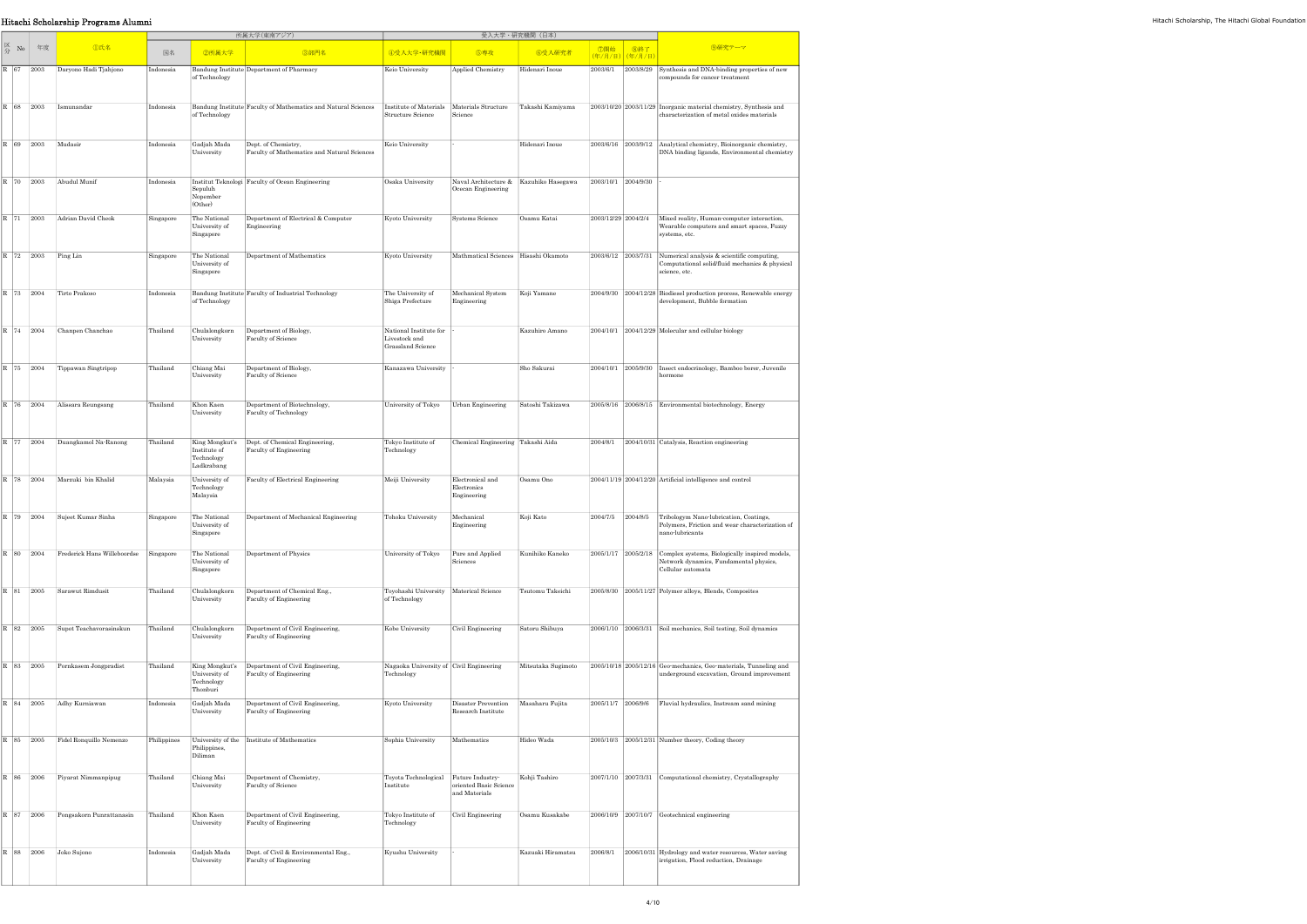|                                                                                                                                             | Hitachi Scholarship Programs Alumni                                   |           |                                            |                                                                                        |                                       |                                                                   |                   |                                            |                                                                                                                                            |
|---------------------------------------------------------------------------------------------------------------------------------------------|-----------------------------------------------------------------------|-----------|--------------------------------------------|----------------------------------------------------------------------------------------|---------------------------------------|-------------------------------------------------------------------|-------------------|--------------------------------------------|--------------------------------------------------------------------------------------------------------------------------------------------|
|                                                                                                                                             |                                                                       |           |                                            | 所属大学(東南アジア)                                                                            |                                       |                                                                   | 受入大学・研究機関(日本)     |                                            |                                                                                                                                            |
| $\begin{array}{ c c c }\n\hline\n\end{array}$ $\begin{array}{ c c }\n\hline\n\end{array}$ No $\begin{array}{ c c }\n\hline\n\end{array}$ ## | <b>①氏名</b>                                                            | 国名        | 2所属大学                                      | 3部門名                                                                                   | 4受入大学·研究機関                            | 5専攻                                                               | 6受入研究者            | │ ⑦開始 │ ⑧終了<br><mark>(年/月/日)(年/月/日)</mark> | 9研究テーマ                                                                                                                                     |
|                                                                                                                                             | R 89 2006 Rukuman Hertadi                                             | Indonesia | of Technology                              | Bandung Institute Faculty of Mathematics and Natural Sciences                          | Kyoto University                      | Bioinformatics Center Minoru Kanehisa                             |                   |                                            | 2006/7/6 2006/10/1 Biophysics, Protein mechanics & stability,<br>Moleclar dynamics simulation                                              |
|                                                                                                                                             | R 90 2006 Hanapi bin Mat                                              | Malaysia  | University of<br>Technology<br>Malaysia    | Chemical Eng. Dept.,<br>Faculty of Chemical & Resources Engineering                    | Kyushu University                     |                                                                   | Masahiro Goto     |                                            | 2006/11/1 2007/1/31 Separation processes, Waste treatment,<br>utilization and recycling, Gas processing and<br>utilization                 |
|                                                                                                                                             | R 91 2007 Thumnoon Nhujak                                             | Thailand  | Chulalongkorn<br>University                | Department of Chemistry,<br>Faculty of Science                                         | Kyoto Institute of<br>Technology      | Biomolecular<br>Engineering                                       | Nobuo Tanaka      |                                            | 2007/8/17 2007/11/14 Microseparation techniques such as capillary<br>electrophoresis, liquid chromatography, etc.                          |
|                                                                                                                                             | R 92 2007 Surat Areerat                                               | Thailand  | Institute of<br>Technology                 | King Mongkut's   Department of Chemical Eng.,<br>Faculty of Engineering                | Kyoto University                      |                                                                   | Masahiro Ohshima  |                                            | $2007/12/15$ 2008/10/15 Polymer and rubber processing, Utilization of<br>CO2 for chemical processing, Supercritical fluid<br>technology    |
|                                                                                                                                             | R 93 2007 Endang Sulistyaningsih                                      | Indonesia | Ladkrabang<br>Gadjah Mada<br>University    | Departmetnt of Agronomy,<br>Faculty of Agriculture                                     | Saga University                       |                                                                   | Yosuke Tashiro    |                                            | 2007/10/16 2008/10/15 Plant science and biotechnology, Onion, Shallot,<br>Genetics                                                         |
|                                                                                                                                             | R 94 2007 Zubaidah Ismail                                             | Malaysia  | University of<br>Malaya                    | Civil Engineering Department                                                           | University of Tokyo Civil Engineering |                                                                   | Yozo Fujino       |                                            | 2007/11/1 2008/7/31 Damage detection and structuralnhealth<br>monitoring of concrete structures                                            |
| R 95 2007                                                                                                                                   | Khairul Sozana Kamarudin                                              | Malaysia  | University of<br>Technology<br>Malaysia    | Faculty of Chemical and Natural Resources<br>Engineering                               | Kyushu University                     | Materials Chemistry Masaharu Tsuji<br>and Engineering             |                   |                                            | 2007/10/22 2007/12/23 Waste combustion, Energy conservation,<br>Adsorbent development and applications                                     |
|                                                                                                                                             | R 96 2007 Aishah Abdul Jalil                                          | Malaysia  | University of                              | Faculty of Chemical and Natural Resources                                              | Kyushu University                     |                                                                   | Masahiro Goto     |                                            | 2007/10/22 2007/12/23 Electromechanicals, Green technology, Advance                                                                        |
|                                                                                                                                             |                                                                       |           | Technology<br>Malaysia                     | Engineering                                                                            |                                       |                                                                   |                   |                                            | materials, Biotechnology, Catalytic and catalysis                                                                                          |
|                                                                                                                                             | R 97 2008 Sarawut Rimdusit                                            | Thailand  | Chulalongkorn<br>University                | Department of Chemical Eng.,<br>Faculty of Engineering                                 | Toyohashi University<br>of Technology |                                                                   | Tsutomu Takeichi  |                                            | 2008/9/16 2008/12/13 Polymer alloys, Blends, Composites                                                                                    |
|                                                                                                                                             | R 98 2008 Tanapat Palaga                                              | Thailand  | Chulalongkorn<br>University                | Department of Microbiology,<br>Faculty of Science                                      | Tokushima University Immunology and   | Parasitology                                                      | Koji Yasutomo     |                                            | $2009/3/9$ $2009/5/29$ Immunology, Microbiology                                                                                            |
|                                                                                                                                             | R 99 2008 Wanpen Tachaboonyakiat                                      | Thailand  | Chulalongkorn<br>University                | Department of Materials Science,<br>Faculty of Science                                 | Osaka University                      | Applied Chemistry                                                 | Mitsuru Akashi    |                                            | 2008/12/1 2009/11/30 Biomaterials for drug delivery system and tissue<br>engineering                                                       |
|                                                                                                                                             | $R$ 100 2008 Suparin Chaiklang muang                                  | Thailand  | Chiang Mai<br>University                   | Department of Industrial Chemistry,<br>Faculty of Science                              | Gunma University                      | Chemical and<br>Environmental<br>Engineering                      | Takayuki Takarada |                                            | $2009/3/1$ $2009/9/30$ Fuel combustion including environmental<br>impacts, pyrolysis, gasification and alternative                         |
|                                                                                                                                             | R   101   2008   Daryono Hadi Tjahjono                                | Indonesia | of Technology                              | Bandung Institute School of Pharmacy                                                   | Keio University                       |                                                                   | Hidenari Inoue    |                                            | 2008/7/16 2008/10/15 Synthesis and DNA-binding properties of new<br>compounds for cancer treatment                                         |
|                                                                                                                                             | R 102 2008 Agung Harijoko                                             | Indonesia | Gadjah Mada<br>University                  | Department of Geological Eng.,<br>Faculty of Engineering                               | Kyushu University                     | Earth Resouces<br>Engineering                                     | Koichiro Watanabe |                                            | 2008/10/7 2009/1/5 Economic geology, Geogthermal geoscience                                                                                |
|                                                                                                                                             | R 103 2008 Chan Heng Huat                                             | Singapore | The National<br>University of<br>Singapore | Department of Mathematics                                                              | Nagoya University                     | Mathematics                                                       | Yoshio Tanigawa   | 2008/12/7 2009/1/6 Number theory           |                                                                                                                                            |
| R 104 2009                                                                                                                                  | Panuwan Chantawannakul                                                | Thailand  | Chiang Mai<br>University                   | Department of Biology,<br>Faculty of Science                                           | Riken Bio Resource<br>Center          | Microbe                                                           | Takuji Kudo       |                                            | 2010/3/1 2010/5/31 Diversity of actinomyces associated with honey<br>bees and their antimicrobial properties                               |
|                                                                                                                                             | R   105   2009   Andriyan Bayu Suksmono                               | Indonesia | of Technology                              | Bandung Institute School of Electrical Engineering and Informatics University of Tokyo |                                       | Electrical Engineering Akira Hirose<br>and Information<br>Systems |                   |                                            | 2009/7/16 2009/10/13 Digital holography imagining and image<br>processing                                                                  |
|                                                                                                                                             | R 106 2009 Ketut Wikantika                                            | Indonesia | of Technology                              | Bandung Institute Faculty of Earth Science and Technology                              | Chiba University                      | Environment Remote Ryutaro Tateishi<br>Sensing                    |                   |                                            | 2009/10/19 2009/12/30 Identification of damaged buildings caused by<br>earthquake disaster using very high resolution<br>satellite imagery |
|                                                                                                                                             | $\overline{\text{R}}$   107   2009   Wan Himratul Aznita Wan<br>Harun | Malaysia  | University of<br>Malaya                    | Department of Oral Biology,<br><b>Faculty of Dentistry</b>                             | Niigata University                    | Medical and Dental<br>Sciences                                    | Etsuro Hoshino    | 2009/9/15 2010/3/1                         | Cultural identification and phylogeny<br>determination of assacharolytic oral anaerobe<br>species determined by 16s rDNA sequence          |
|                                                                                                                                             | R 108 2010 Sunchai Payungporn                                         | Thailand  | Chulalongkorn<br>University                | Department of Biochemistry,<br>Faculty of Medicine                                     | Nagoya City<br>University             | Hepatitis &<br>Immunology                                         | Yasuhito Tanaka   | 2010/8/9 2010/10/8 Virology                |                                                                                                                                            |
|                                                                                                                                             | R 109 2010 Khanitha Pudhom                                            | Thailand  | Chulalongkorn<br>University                | Department of Chemistory,<br>Faculty of Science                                        |                                       | Education                                                         |                   |                                            | Hiroshima University Human Life Sciences Kiminori Matsubara 2010/9/2 2011/8/30 Food and Nutritional Sciences Education                     |
|                                                                                                                                             | R   110   2010   Yossapong Laoonual                                   | Thailand  | University of<br>Technology<br>Thonburi    | King Mongkut's Department of Mechanical Engineering,<br>Faculty of Engineering         | Tokyo Institute of<br>Technology      | Mechano-Aerospace<br><b>Systems Engineering</b>                   | Hidenori Kosaka   |                                            | 2011/3/15 2011/5/31 Combustion Engineering                                                                                                 |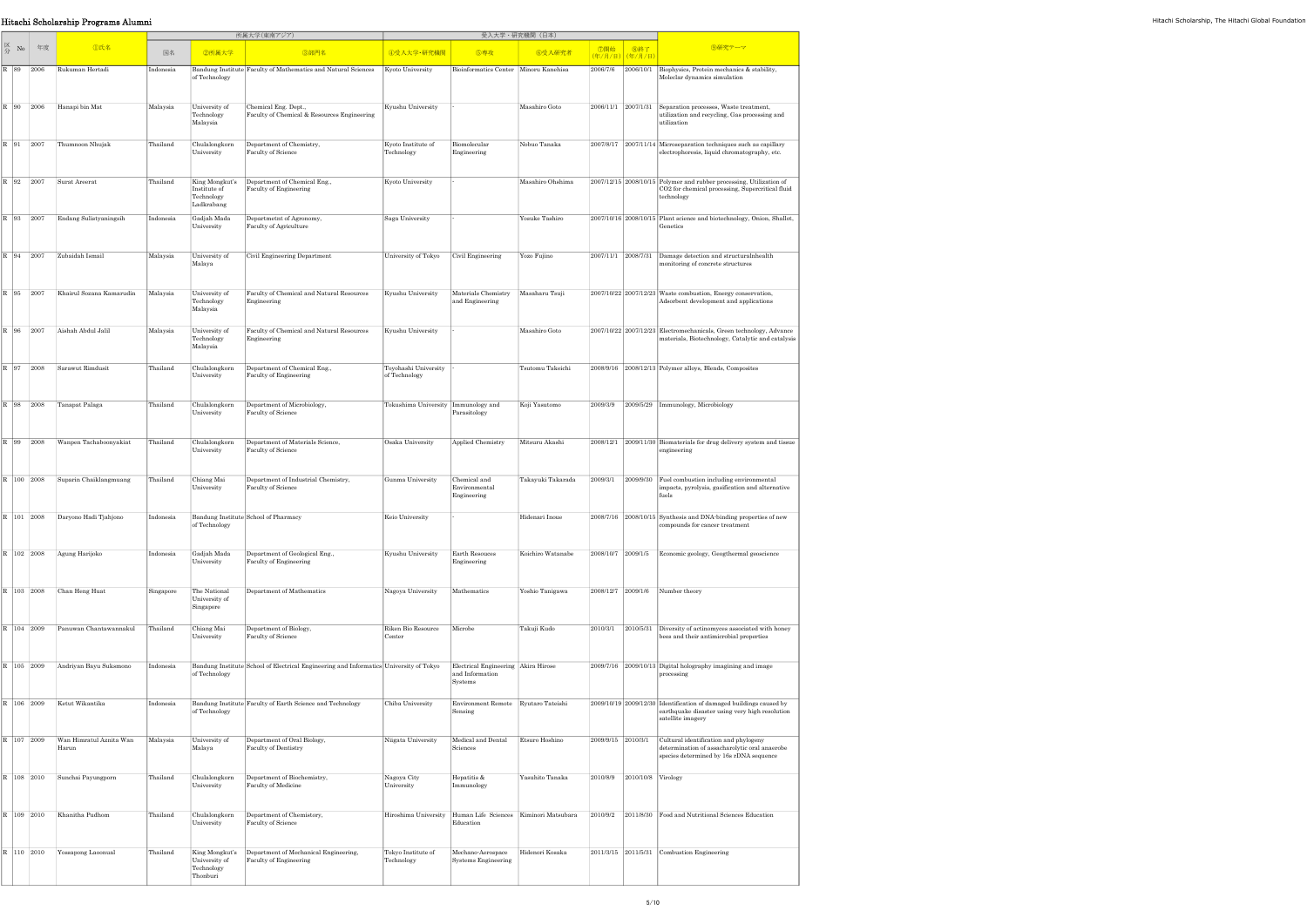## **Hitachi Scholarship Programs Alumni** Hitachi Scholarship, The Hitachi Global Foundation

|                                                                                |    |                                           | 所属大学(東南アジア) |                                                  |                                                                                           |                                    | 受入大学·研究機関 (日本)                                           |                  |                      |                        |                                                                                                                                                                  |
|--------------------------------------------------------------------------------|----|-------------------------------------------|-------------|--------------------------------------------------|-------------------------------------------------------------------------------------------|------------------------------------|----------------------------------------------------------|------------------|----------------------|------------------------|------------------------------------------------------------------------------------------------------------------------------------------------------------------|
| $\begin{array}{c} \boxtimes \ \text{No} \\ \text{ } \widehat{\pi} \end{array}$ | 年度 | <b></b> ①氏名                               | 国名          | 2所属大学                                            | 3部門名                                                                                      | 4受入大学·研究機関                         | 6専攻                                                      | 6受入研究者           | ⑦開始                  | 8終了<br>(年/月/日) (年/月/日) | 9研究テーマ                                                                                                                                                           |
| R 111 2010                                                                     |    | Kedsarin Pimraksa                         | Thailand    | Chiang Mai<br>University                         | Departmment of Industrial Chemistry,<br>Faculty of Science                                | Tohoku University                  | Multidiscriplinary<br>Research for Advanced<br>Materials | Tsugio Sato      | 2011/1/15 2011/7/15  |                        | Advanced Materials; combustion bi-products                                                                                                                       |
| R 112 2010                                                                     |    | Pipop Sutthiprapaporn                     | Thailand    | Khon Kaen<br>University                          | Department of Oral Diagnosis,<br>Faculty of Dentistry                                     | Hiroshima University               | Oral & Maxillofacial<br>Radiology                        | Keiji Tanimoto   |                      |                        | 2010/9/21 2010/12/16 Oral and Maxillofacial Radiology                                                                                                            |
| R 113 2010                                                                     |    | Sunu Budhi Raharjo                        | Indonesia   | University of<br>Indonesia                       | Department of Cardiology & Vascular Medicine, Kobe University<br>Faculty of Medicine      |                                    | Cardiovascular<br>Medicine                               | Noriaki Emoto    |                      |                        | 2010/12/1 2010/12/31 Cardiovascular Medicine                                                                                                                     |
| R 114 2010                                                                     |    | Abdul Manaf Bin Hashim                    | Malaysia    | University of<br>Technology<br>Malaysia          | Faculty of Electrical Engineering                                                         | Kyushu University                  | Electoronics                                             | Taizoh Sadoh     |                      |                        | 2010/8/11 2011/8/10 Advanced Electronics and Electrical Engineering                                                                                              |
| R 115 2010                                                                     |    | Chen Wei                                  | Singapore   | The National<br>University of<br>Singapore       | Department of Chemistry & Department of<br>Physics                                        | Chiba University                   | Nanomaterial Science Nobuo Ueno                          |                  | 2011/3/1             |                        | 2011/4/30 Nanomaterial Science                                                                                                                                   |
| R 116 2010                                                                     |    | Ernest Kian Jon Chua                      | Singapore   | The National<br>University of<br>Singapore       | Department of Mechanical Engineering,<br>Faculty of Engineering                           | Osaka University                   | Solar Energy                                             | Michio Matsumura | 2010/7/2             | 2010/8/2               | Solar Energy Chemistry                                                                                                                                           |
| R 117 2011                                                                     |    | Chanpen Chanchao                          | Thailand    | Chulalongkorn<br>University                      | Department of Biology,<br>Faculty of Science                                              | Hokkaido University                | Apiculture                                               | Atsuo Kimura     | 2012/3/26 2012/4/24  |                        | Molecular and cellular biology                                                                                                                                   |
| R 118 2011                                                                     |    | Patiparn Punyapalakul                     | Thailand    | Chulalongkorn<br>University                      | Department of Environmental Engineering,<br>Faculty of Engineering                        | The University of<br>Tokyo         | Urban Engineering                                        | Satoshi Takizawa | 2011/12/19 2012/3/18 |                        | Surface interaction mechanisms of micro-<br>pollutants on nanomaterials for water and<br>wastewater treatment process                                            |
| R 119 2011                                                                     |    | Tawan Limpiyakorn                         | Thailand    | Chulalongkorn<br>University                      | Department of Environmental Engineering,<br>Faculty of Engineering                        | The University of<br>Tokyo         | Water Environment<br>Technology                          | Futoshi Kurisu   | 2012/3/27 2012/5/31  |                        | Adsorption Mechanisms of Pharmaceutical<br>Residues and Natural Organic Matter on<br>Nanomaterials in Aqueous Phase                                              |
| R 120 2011                                                                     |    | Jomjai Sujja-areevath<br>Peerapattana     | Thailand    | Khon Kaen<br>University                          | Faculty of Phamaceutical Science                                                          | Musashino University Pharmaceutcal | Sciences                                                 | Makoto Otsuka    |                      |                        | 2011/10/1 2011/12/31 Identification of active ammonia oxidizing<br>microorganisms in water and wastewater<br>treatment plants by stable isotope probing          |
| R 121 2011                                                                     |    | Budi Setiadi Daryono                      | Indonesia   | Gadjah Mada<br>University                        | Genetics Laboratory,<br>Faculty of Biology                                                | Tokyo University of<br>Agriculture | Tropical Plant<br>Protection                             | Keiko Natsuaki   | 2011/9/9             |                        | 2011/11/11 The application of near-infrared<br>spectroscopy(NIRS) in herbal medicine analysis                                                                    |
| R 122 2011                                                                     |    | I Made Miasa                              | Indonesia   | Gadjah Mada<br>University                        | Department of Mechanical and Industrial<br>Engineering,<br>Faculty of Engineering         | Tokyo Institute of<br>Technology   | Mechanical and<br>Aerospace Engineering                  | Masaaki Okuma    | 2011/10/2 2012/1/26  |                        | Molecular characterization of a new isolate of<br>cucumber green mottle mosaic virus                                                                             |
|                                                                                |    | $\mathbb{R}$   123   2011   Marizan Mubin | Malaysia    | University of<br>Malaya                          | Electrical Engineering Department                                                         | Tokai University                   | Applied Computer<br>Engineering                          | Shigeto Ouchi    |                      |                        | $2011/9/16$ $2011/12/10$ Potential of synthetics resonators as an<br>alternative to bamboo resonators recently used in<br>Balinese Traditional Music Instruments |
| R 124 2011                                                                     |    | Syahrullail bin Samion                    | Malaysia    | University of<br>Technology<br>Malaysia          | Faculty of Mechanical Engineering                                                         | Kagoshima University   Mechanical  | Engineering                                              | Shunpei Kamitani | 2012/1/5             | 2012/4/5               | Drive Control of Electric Car Using GPS                                                                                                                          |
| R 125 2011                                                                     |    | Gerry Bagtasa                             | Philippines | University of the<br>Philippines,<br>Diliman     | Institute of Environmental Science &<br>Meterology                                        | Chiba University                   | <b>Environment Remote</b><br>Sensing                     | Hiroaki Kuze     | 2011/9/24 2012/3/24  |                        | The investigation og palm fatty acid distillate as<br>metal forming lubricant                                                                                    |
| R 126 2011                                                                     |    | Eng San Thian                             | Singapore   | The National<br>University of<br>Singapore       | Department of Mechanial Engineering<br>Faculty of Engineering                             | Meiji University                   | Applied Chemistry                                        | Mamoru Aizawa    |                      | 2012/1/16 2012/2/25    | Numerical modeling of urban air quality                                                                                                                          |
| R 127 2011                                                                     |    | Mansoor Bin Abdul Jalil                   | Singapore   | The National<br>University of<br>Singapore       | Electrical and Computer Engineering<br>Department                                         | Tokyo Institute of<br>Technology   | Physics                                                  | Shuichi Murakami | 2011/12/11 2012/1/11 |                        | Nanoscale Chemically-Modified Calcium<br>Phosphate for Medical Applications                                                                                      |
| R 128 2011                                                                     |    | Vien Thi Hoa Do                           | Vietnam     | Hanoi University<br>of Science and<br>Technology | Department of Biotechnology                                                               | Tokyo Institute of<br>Technology   | International<br>Development<br>Engineering              | Ryuichi Egashira | 2011/11/7 2011/12/6  |                        | Nanoelectric Devices Based on Topological<br>Transport                                                                                                           |
| R 129 2012                                                                     |    | Mohammad Kholid Ridwan                    | Indonesia   | Gadjah Mada<br>University                        | Engineering Physics Department,<br>Faculty of Engineering                                 | Kyoto University                   | Socio-Environmental<br><b>Energy Science</b>             | Tetsuo Tezuka    |                      | 2013/11/1 2013/1/29    | Sustainable Energy Engineering                                                                                                                                   |
| R 130 2012                                                                     |    | Muhammad Saifur Rohman                    | Indonesia   | Gadjah Mada<br>University                        | Lab of Microbiology,<br>Faculty of Agriculture                                            | Osaka University                   | Material & Life<br>Science                               | Shigenori Kanaya | 2012/10/1 2013/3/30  |                        | Structure Analyses of Protein by X-ray<br>Crysallography                                                                                                         |
| R 131 2012                                                                     |    | Dhany Arifianto                           | Indonesia   | Sepuluh<br>Nopember                              | Institut Teknologi Department of Engineering Physics,<br>Faculty of Industrial Technology | Tokyo Institute of<br>Technology   | Information Processing Takao Kobayashi                   |                  | 2012/10/1 2013/9/30  |                        | Digital Signal Processing, Image Processing                                                                                                                      |
| R 132 2012                                                                     |    | Adeline Seak May Chua                     | Malaysia    | University of<br>Malaya                          | Department of Chemical Engineering,<br>Faculty of Engineering                             | The University of<br>Tokyo         | Socio-Culture<br><b>Environment Studies</b>              | Takashi Mino     | 2012/8/7             |                        | 2012/11/5 Environmental Biotechnology                                                                                                                            |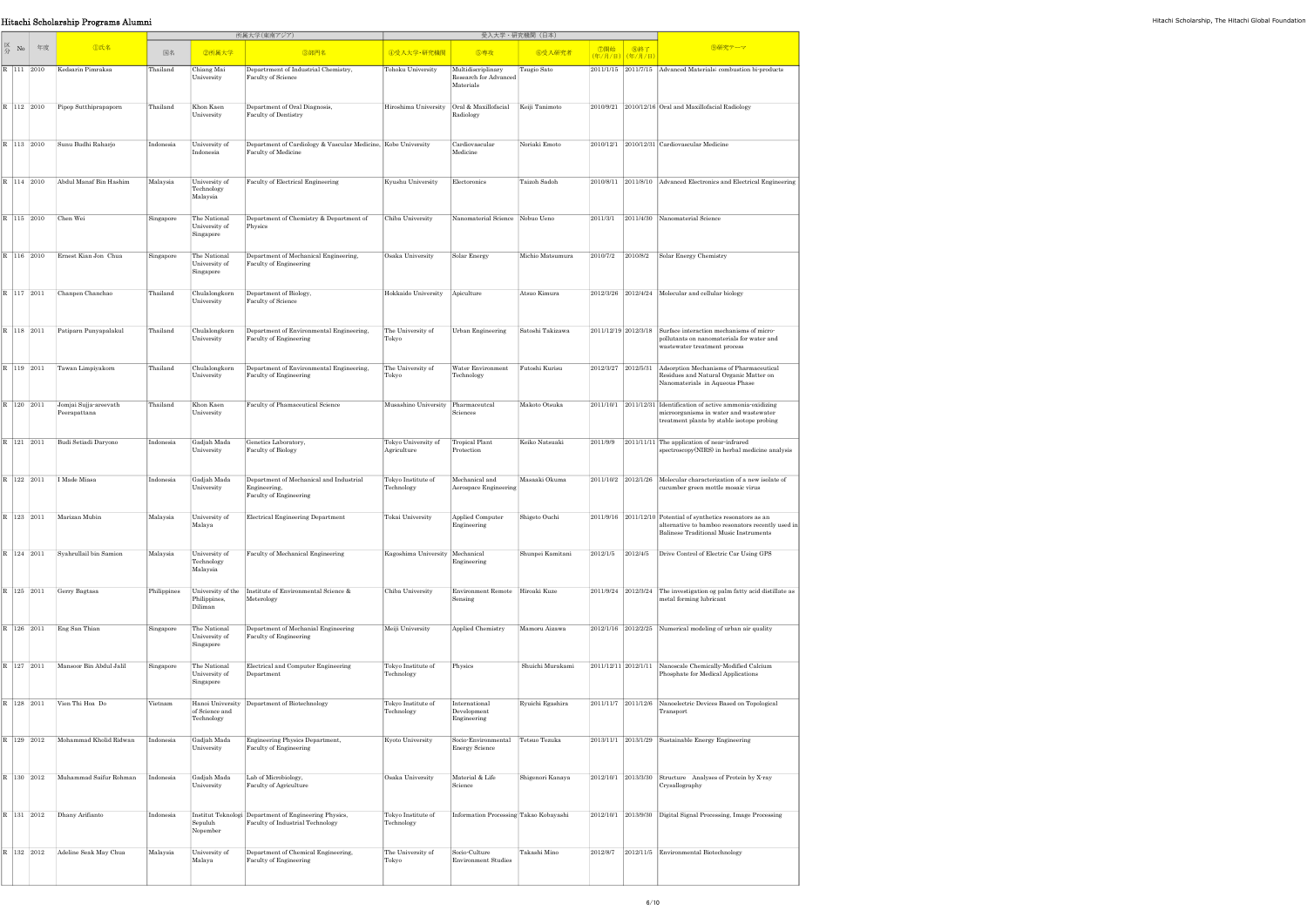## Hitachi Scholarship Programs Alumni Hitachi Scholarship, The Hitachi Global Foundation

|    |                |            |                              | 所属大学(東南アジア) |                                                            |                                                                                                                                 |                                                       | 受入大学・研究機関(日本)                                                                         |                    |                      |                       |                                                                                                                                                                          |
|----|----------------|------------|------------------------------|-------------|------------------------------------------------------------|---------------------------------------------------------------------------------------------------------------------------------|-------------------------------------------------------|---------------------------------------------------------------------------------------|--------------------|----------------------|-----------------------|--------------------------------------------------------------------------------------------------------------------------------------------------------------------------|
| 区分 | No             | 年度         | <b></b> ①氏名                  | 国名          | 2所属大学                                                      | 3部門名                                                                                                                            | 4受入大学·研究機関                                            | 5専攻                                                                                   | 6受入研究者             | ⑦開始                  | 8終了<br>(年/月/日) (年/月/日 | 9研究テーマ                                                                                                                                                                   |
|    | R 133 2012     |            | Yanuar Zulardiansyah Arief   | Malaysia    | University of<br>Technology<br>Malaysia                    | High Voltage and High Current Institute,<br>Faculty of Electrical Engineering                                                   | Kyushu Institute of<br>Technology                     | Electrical Engineering Masayuki Hikita                                                |                    | 2012/11/15 2013/1/15 |                       | Dielectric and Electrical Insulation for High<br>Voltage Technology Application                                                                                          |
|    | R 134 2012     |            | Supaart Sirikantaramas       | Thailand    | Chulalongkorn<br>University                                | Department of Biochemistry,<br>Faculty of Science                                                                               | Riken Plant Science<br>Center                         | Metabolomic Function Kazuki Saito<br>Research                                         |                    | 2013/3/18            | 2013/5/18             | Plant Molecular Biology and Plant Secondary<br>Metabolites                                                                                                               |
|    | R 135 2012     |            | Chaiwat Ekkawatpanit         | Thailand    | King Mongkut's<br>University of<br>Technology<br>Thonburi  | Department of Civil Engineering,<br>Faculty of Engineering                                                                      | The University of<br>Tokyo                            | Industrial Science                                                                    | Taikan Oki         | 2013/3/27            | 2013/6/22             | Watwr resources, Hydrology, GIS                                                                                                                                          |
|    | R 136 2012     |            | Boonserm Kaewkamnerdpong     | Thailand    | King Mongkut's<br>University of<br>Technology<br>Thonburi  | Biological Engineering Program,<br>Faculty of Engineering                                                                       | Kyushu University                                     | Information Science<br>and Electrical<br>Engineering                                  | Keiji Iramina      | 2013/7/1             |                       | 2013/12/31 Biologicalluy-inspired artificial intelligence,<br>nanorobotics, neuroimaging and swarm robotics                                                              |
|    | R 137 2012     |            | Anak Khantachawana           | Thailand    | King Mongkut's<br>University of<br>Technology<br>Thonburi  | Department of Mechanical Engineering                                                                                            | Kanawawa University Nature and                        | Environmental<br>Technology                                                           | Shigeo Tanaka      | 2012/11/2 2013/1/1   |                       | Shape Mamory Alloys, MEMS, Biomaterials                                                                                                                                  |
|    | R 138 2012     |            | Piyada Songsermsakul         | Thailand    | Khon Kaen<br>University                                    | Faculty of Pharmaceutical Sciences                                                                                              |                                                       | Kanawawa University Pharmaceutcal Science Kazuichi Hayakawa                           |                    |                      |                       | 2012/9/19 2012/12/18 Toxicoloy, Food Safety, Mycotoxins                                                                                                                  |
|    | R 139 2012     |            | Kriangsak Kraiwattanawong    | Thailand    | King Mongkut's<br>Institute of<br>Technology<br>Ladkrabang | School of Chemical Engineering,<br>Faculty of Engineering                                                                       | Kyoto University                                      | Chemical Engineering Hajime Tamon                                                     |                    | 2013/3/16 2013/5/31  |                       | Mesoposous and microporous carbon materials<br>and applications; Sol-gel technology;<br>Nanotechnology; Drying technology<br>;Separation;Automotive catalysis;Adsorption |
|    | R 140 2012     |            | Kulwadee Somboonviwat        | Thailand    | King Mongkut's<br>Institute of<br>Technology<br>Ladkrabang | <b>International College</b>                                                                                                    | The University of<br>Tokyo                            | <b>Industrial Science</b>                                                             | Masaru Kitsuregawa | 2013/9/3             | 2012/12/2             | Database, Data mining, Web Information<br>Retrieval                                                                                                                      |
|    | R 141 2012     |            | Wasu Pathom-Aree             | Thailand    | Chiang Mai<br>University                                   | Department of Biology,<br>Faculty of Science                                                                                    | Kitasato University                                   | Life Science                                                                          | Yoko Takahashi     | 2013/3/25 2013/6/22  |                       | Geo Environmental Engineering, Solid Waste<br>Management                                                                                                                 |
|    | R 142 2012     |            | Nicolas Maria Antonia Teresa | Philippines | University of the<br>Philippines,<br>Diliman               | Institute of Civil Engineering<br>College of Engineering                                                                        | Tokyo Institute of<br>Technology                      | Civil Engineering                                                                     | Jiro Takemura      | 2013/4/15 2013/6/14  |                       | Diversity of Actinomycetes in Mangrove and<br>Coastal Sediments of Thailand                                                                                              |
|    | R 143 2013     |            | Norhayati Mahyuddin          | Malaysia    | University of<br>Malaya                                    | Department of Building Surveying,<br>Faculty of Buit Environment                                                                | Tohoku University                                     | Architecture and<br><b>Building Science</b>                                           | Tomonobu Goto      | 2014/3/10 2014/6/9   |                       | Exploring the Indoor Air Quality (IAQ)<br>Performance in School Buildings:<br>Impact on Students' Health and Behavior                                                    |
|    | R   144   2013 |            | Chee Seng Chan               | Malaysia    | University of<br>Malaya                                    | Faculty of Computer & Information Technology                                                                                    | Tokyo Metropolitan<br>Univ.                           | <b>System Design</b>                                                                  | Naoyuki Kubota     | 2013/1/19 2014/4/18  |                       | Aging-Assistive Living for Elderly Using ICT                                                                                                                             |
|    |                | R 145 2013 | Irza Sukmana                 | Malaysia    | University of<br>Technology<br>Malaysia                    | Dept. of Biomechanicas & Biomedical Materials   Hokkaido University   Human Mechanical<br>Biomedical Engineering&Health Science |                                                       | System and Design                                                                     | Toshiro Ohashi     | 2013/10/12 2014/1/7  |                       | Biomechanics, Cells and Tissues Engineering,<br>Biomedical Engineering                                                                                                   |
|    | R 146 2013     |            | Chanita Paliyavuth           | Thailand    | Chulalongkorn<br>University                                | Department of Botany,<br>Faculty of Science                                                                                     | Forestry and Forest<br>Products Research<br>Institute | Plant Ecology                                                                         | Takuya Kajimoto    | 2013/9/1             | 2014/3/31             | Plany Ecology, Plant Ecophysiology                                                                                                                                       |
|    | R 147 2013     |            | Rungaroon Waditee Sirisattha | Thailand    | Chulalongkorn<br>University                                | Department of Microbiology,<br>Faculty of Science                                                                               | Meijo University                                      | Environment and<br>Human Science                                                      | Teruhiro Tanabe    |                      |                       | 2013/9/24 2013/11/23 Molecular Biology, Biochemistry, Stress Biology                                                                                                     |
|    | R 148 2013     |            | Pornapa Sujaridworakun       | Thailand    | Chulalongkorn<br>University                                | Department of Materials Sciences.<br>Facutly of Sciences                                                                        | Tohoku University                                     | Multidiscriplinary<br>Research for Advanced<br>Materials                              | Tsugio Sato        | 2014/3/28 2014/6/30  |                       | Synthesis of Nanopartticles for Photocatalytic<br>and Antibacterial Application via Solution<br>Process                                                                  |
|    | R 149 2013     |            | Duangkamon Sakloetsakun      | Thailand    | Khon Kaen<br>University                                    | Division of Pharmaceutical Technology,<br>Faculty of Pharmaceutical Sciences                                                    | The University of<br>Tokyo                            | Bioengineering                                                                        | Kazunori Kataoka   | 2013/12/1            | 2014/2/27             | Oral Drug Delivery, Pharmaceutical Dosage<br>Forms, Biopolymers                                                                                                          |
|    | R   150   2013 |            | Akkaranee Timinkul           | Thailand    | Khon Kaen<br>University                                    | Department of Physical Therapy,<br>Faculty of Associated Medical Science                                                        |                                                       | University of Tsukuba Exercise Biochemistry Hideaki Soya<br>and<br>Neuroendocrinology |                    | 2013/9/1             |                       | 2013/11/30 Phisical Therapyin Pediatrics, Physical Therapy<br>in Respiratory and Circulatory Systems,<br>Traditional Thai Massage                                        |
|    | R 151 2013     |            | Treenut Saithong             | Thailand    | King Mongkut's<br>University of<br>Technology<br>Thonburi  | Bioinformatics and Systems Biology Program,<br>School of Bioresources and Technology                                            | <b>RIKEN</b>                                          | Metaboloc Systems<br>Research                                                         | Masami Hirai       |                      |                       | 2013/10/2 2013/10/30 System Biology and Bioinformatics in plant<br>metabolism                                                                                            |
|    | R 152 2013     |            | Saowalak Kalapanulak         | Thailand    | King Mongkut's<br>University of<br>Technology<br>Thonburi  | Bioinformatics and Systems Biology Program,<br>School of Bioresources and Technology                                            | <b>RIKEN</b>                                          | Metaboloc Systems<br>Research                                                         | Kazuki Saito       |                      |                       | 2013/10/2 2013/10/30 System Biology and Bioinformatics in plant<br>metabolism of Pathogen                                                                                |
|    | R 153 2013     |            | Ning Yan                     | Singapore   | The National<br>University of<br>Singapore                 | Department of Chemical&Biomolecular<br>Engineering,<br>Faculty of Engineering                                                   | Kyoto University                                      | Molecular Engineering Tsunehiro Tanaka                                                |                    | 2014/3/25 2014/4/23  |                       | Green Catalysis; Biomass<br>Coversion; Nanocatalysis                                                                                                                     |
|    | R   154   2013 |            | Percival Flavier Almoro      | Philippines | University of the<br>Philippines,<br>Diliman               | National Institute of Physics                                                                                                   | Utsunomiya<br>University                              | Optical Research and Mitsuo Takeda<br>Education                                       |                    | 2014/3/27 2014/6/24  |                       | Enhanced Phase Imagining Using Diffuse Wave                                                                                                                              |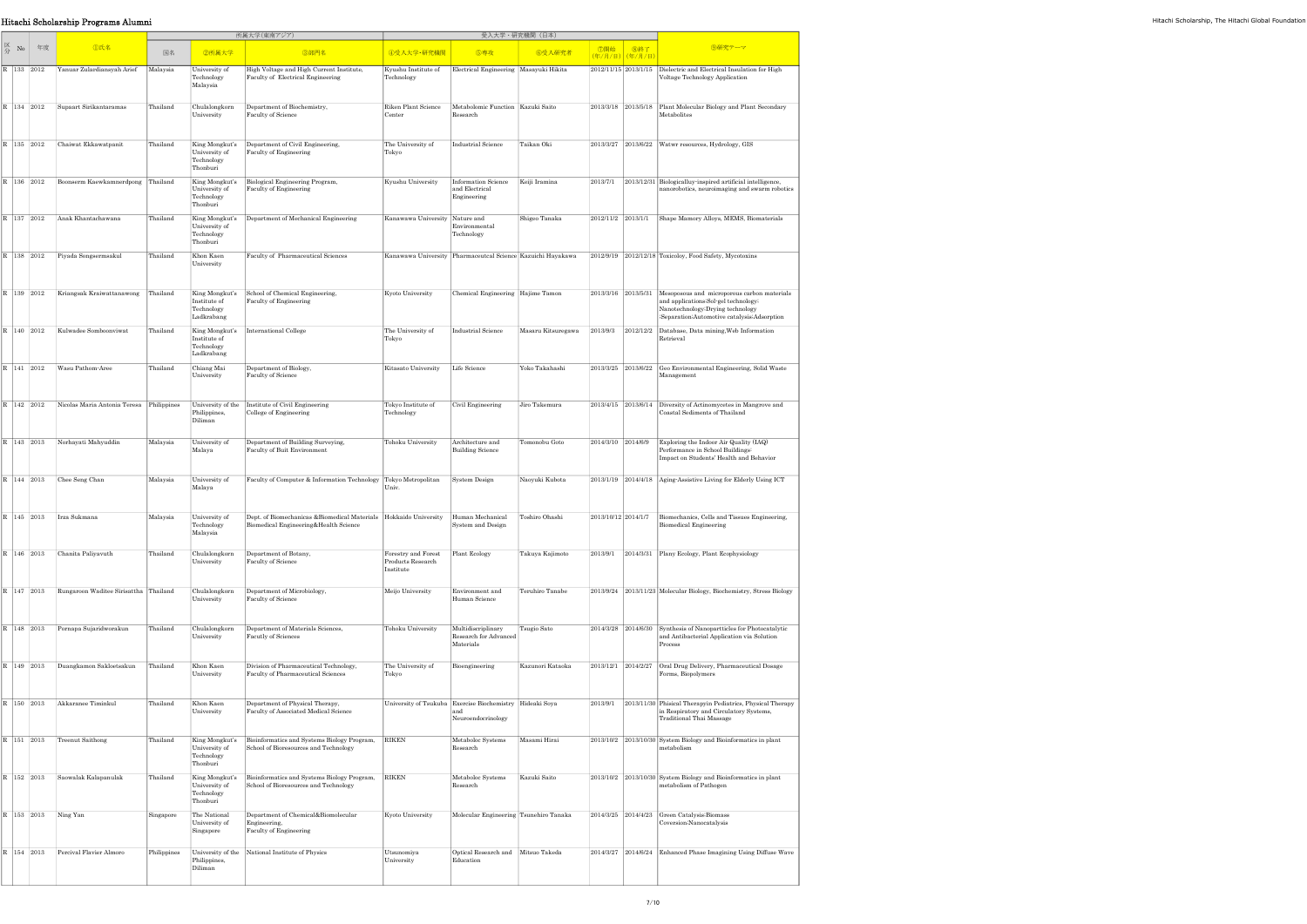|                                      | Hitachi Scholarship Programs Alumni    |           |                                                            |                                                                                                                          |                                                                    |                                                                          |                                             |                    |                                            |                                                                                                                                                                                                          |
|--------------------------------------|----------------------------------------|-----------|------------------------------------------------------------|--------------------------------------------------------------------------------------------------------------------------|--------------------------------------------------------------------|--------------------------------------------------------------------------|---------------------------------------------|--------------------|--------------------------------------------|----------------------------------------------------------------------------------------------------------------------------------------------------------------------------------------------------------|
|                                      |                                        |           |                                                            | 所属大学(東南アジア)                                                                                                              |                                                                    |                                                                          | 受入大学·研究機関 (日本)                              |                    |                                            |                                                                                                                                                                                                          |
| $\mathbb{Z}_{\leftrightarrow}$ No 年度 | <b>①氏名</b>                             | 国名        | 2所属大学                                                      | 3部門名                                                                                                                     | 4受入大学·研究機関                                                         | 5専攻                                                                      | 6受入研究者                                      |                    | <mark>  ⑦開始   ⑧終了</mark><br>(年/月/日) (年/月/日 | 9研究テーマ                                                                                                                                                                                                   |
|                                      | R   155   2014   Amornrat Kaewpradap   | Thailand  | University of<br>Technology<br>Thonburi                    | King Mongkut's  Department of Mechanical Engineering,<br>Faculty of Engineering                                          | Nagaoka University of Mechanical<br>Technology                     | Engineering                                                              |                                             |                    |                                            | Prof. Satoshi Kadowaki 2014/8/18 2014/10/2 The effects of radiation loss on intrinsic<br>instability of cellular premixed flames at high<br>Lewis number                                                 |
|                                      | R   156   2014   Piyanart Sommani      | Thailand  | King Mongkut's<br>Institute of<br>Technology<br>Ladkrabang | Department of Electrical Engineering,<br>Faculty of Engineering                                                          | Kyoto University                                                   | <b>Energy Science</b>                                                    | Prof. Shiro Saka                            |                    |                                            | 2014/10/16 2014/11/30 The Feasibility Study of Biodiesel Production<br>Using Tung Oil as Feedstock                                                                                                       |
|                                      | R   157   2014   Orawan Monthakantirat | Thailand  | Khon Kaen<br>University                                    | Division of Pharmaceutical Chemistry,<br>Faculty of Pharmaceutical Sciences                                              | University of Shizuoka Pharmaceutical                              | Sciences                                                                 | Prof. Hiroshi Noguchi   2015/3/1   2015/5/2 |                    |                                            | Chemicals characteristic and their estrogenic<br>activity of Thai medicinal plant Pueraria<br>candollei var. mirifica                                                                                    |
|                                      | R   158   2014   Saengrawee Sriwichai  | Thailand  | Chiang Mai<br>University                                   | Department of Chemistry,<br>Faculty of Science                                                                           | Niigata University                                                 | Trandisciplinary<br>Research                                             | Prof. Akira Baba                            | 2014/12/7 2015/3/6 |                                            | Development of Dual-Mode Organic Field Effect<br>Transistor (OFET) based on Conducting Polymer<br>for use as Immunosensor                                                                                |
| R 159 2014                           | Kunlaya Somboonwiwat                   | Thailand  | Chulalongkorn<br>University                                | Biochemistry Department,<br>Faculty of Science                                                                           | Tokyo University of<br>Marine Science and Technology<br>Technology | Marine Science and                                                       | Prof. Ikuo Hirono                           |                    |                                            | $2014/12/18$ 2015/2/15 Development of a protective reagent based on<br>shrimp antimicrobial peptide for protection<br>against pathogen infections in shrimp                                              |
|                                      | R   160   2014   Bodin Tuesuwan        | Thailand  | Chulalongkorn<br>University                                | Department of Food and Pharmaceutical<br>Chemistry,<br>Faculty of Pharmaceutical Sciences                                | Kyoto University                                                   | Integrated Cell-<br>Material<br>Sciences(WPI-iCeMS)                      | Prof. Hiroshi Sugiyama 2014/7/22 2014/9/6   |                    |                                            | Study the formation of G-quadruplex structures<br>within NF-kB1 promoter regions                                                                                                                         |
|                                      | R 161 2014 Nutthita Chuankrerkkul      | Thailand  | Chulalongkorn<br>University                                | Metallurgy and Materials Science Research<br>Institute,<br>Chulalongkorn University                                      |                                                                    | Doshisha University Science & Engineering Prof. Ken Hirota               |                                             |                    |                                            | $2014/7/15$ 2014/8/16 Development of high-precision processed<br>composite ceramics with high-mechanical<br>properties by adopting powder injection moulding                                             |
|                                      | 162 2014 Hasbullah Nawir               | Indonesia |                                                            | Bandung Institute Department of Civil Engineering,<br>of Technology Faculty of Civil and Environmental Engineering Tokyo | The University of                                                  | Industrial Science                                                       | Prof. Junichi Koseki                        |                    |                                            | $2014/11/1$ $2014/12/15$ Application of image analysis to evaluate the<br>liquefaction of sandy specimens in hollow<br>cylindrical torsional shear tests                                                 |
|                                      | R   163   2014   Adi Setyo Purnomo     | Indonesia | Sepuluh<br>Nopember                                        | Institut Teknologi Department of Chemistry,<br>Faculty of Mathematics and Natural Sciences                               | Kyushu University                                                  | Systematic Forest and Prof. Yuji Tsutsumi<br>Forest Products<br>Sciences |                                             |                    |                                            | 2014/8/18 2014/10/2 Bioremediation of Dieldrin by Pleurotus<br>Ostreatus: Basic Studies & Application                                                                                                    |
|                                      | R   164   2014   Y Quoc Nguyen         | Vietnam   | University of<br>Technology                                | Ho Chi Minh City Faculty of Civil Engineering                                                                            | Keio University                                                    | Energy-Environment Prof. Haruki Sato<br>Systems 1                        |                                             |                    |                                            | $2014/9/25$ 2014/10/25 Studying a natural air-cooling system driven by<br>solar thermal energy                                                                                                           |
|                                      | R   165   2014   Do Van Truong         | Vietnam   | of Science and<br>Technology                               | Hanoi University Department of Mechanical Design and Robotics, The University of<br>School of Mchanical Engineering      | Tokyo                                                              | Industrial Science                                                       |                                             |                    |                                            | Prof. Yoshitaka Umeno 2014/10/6 2014/11/18 Nature of Fracture Energy Release Rate                                                                                                                        |
|                                      | R   166   2014   Quang Thuong Tran     | Vietnam   | of Science and<br>Technology                               | Hanoi University Organic Chemistry Department                                                                            | Sophia University                                                  | Materials and Life<br>Science                                            |                                             |                    |                                            | Prof. Toyonobu Usuki 2014/10/1 2014/11/1 Improved isolation of medical natural products<br>by using ionic liquids                                                                                        |
|                                      | R   167   2014   Kok Zuea Tang         | Singapore | The National<br>University of<br>Singapore                 | Design-Centric Programme,<br>Faculty of Engineering                                                                      | Keio University                                                    | Gene Regulation                                                          | Prof. Hideyuki Saya                         |                    |                                            | $2016/5/4$ 2016/6/17 Investigation of a hybrid therapeutic strategy to<br>treat cancers based on the hierarchical cancer<br>stem cells model                                                             |
| R 168 2015                           | Tohari Ahmad                           | Indonesia | Sepuluh<br>Nopember                                        | Institut Teknologi Informatics/Faculty of Information Technology Kumamoto University Human Interface                     |                                                                    | Cyber Communication<br>(HICC)                                            | Tsuyoshi Usagawa                            |                    |                                            | 2015/11/2 2015/12/17 Protecting fingerprint data for securing user<br>policy                                                                                                                             |
|                                      | R   169   2015   Yessi Permana         | Indonesia | of Technology                                              | Bandung Institute Chemistry/Faculty of Mathematics & Natural<br>Sciences                                                 | Chiba University                                                   | Applied Chemistry and Shogo Shimazu<br>Biotechnology                     |                                             | 2015/6/15 2015/9/4 |                                            | Transformation of Lignocellulose to Useful<br>Chemicals using Nanostructured Solid Catalysts                                                                                                             |
| R 170 2015                           | Ahmad Saifizul Abdullah                | Malaysia  | University of<br>Malaya                                    | Mechanical Engineering/Faculty of Engineering The University of                                                          | Tokushima                                                          | Technology and<br>Science                                                | Hideo Yamanaka                              |                    |                                            | 2015/11/6 2015/12/21 Understanding and Quantifying Deliver<br>Behaviour Characteristics In Relation To Road<br>Safety: Comparative study between Malaysia<br>and Japan                                   |
| R 171 2015                           | Muhammad Abbas Ahmad<br>Zaini          | Malaysia  | University of<br>Technology<br>Malaysia                    | Chemical Engineering                                                                                                     | Hokkaido University Chemical Process                               | Engineering                                                              | Shin Mukai                                  |                    |                                            | 2015/7/1 2015/9/30 Pre-oxidized carbon gel for effectire remoral of<br>cucnjin agreous solution                                                                                                          |
|                                      | R   172   2015   Denni Kurniawan       | Malaysia  | University of<br>Technology<br>Malaysia                    | Mechanical Engineering                                                                                                   | The University of<br>Tokushima                                     | Technology and<br>Science                                                | Hitoshi Takagi                              | 2016/3/1           |                                            | 2016/3/31 Synthesis of nanocrystalline cellulose from<br>hardwoods native to Malaysia                                                                                                                    |
|                                      | R   173   2015   Nawee Kungwan         | Thailand  | Chiang Mai<br>University                                   | Chemistry/Faculty of Science                                                                                             | Nagoya University                                                  | Chemistry                                                                | Stephan Irle                                |                    |                                            | 2015/7/31 2015/8/30 Molecular design of fluorescent compounds as<br>fluorescent molecular probes and luminescent<br>materials: Utilizing excited-state intramolecular<br>proton transfer (ESIPT) process |
|                                      | R   174   2015   Thanawath Niyamosoth  | Thailand  | Khon Kaen<br>University                                    | Industrial Engineering                                                                                                   | Waseda University                                                  | Creative Science and Kazuho Yoshimoto<br>Engineering                     |                                             |                    |                                            | $2015/11/20$ 2015/12/20 Logistics System of Consumer Products of<br>Japanese Industries in Thailand and CLMV<br>Countries after AEC                                                                      |
|                                      | R   175   2015   Varesa Chuwattanakul  | Thailand  | Institute of<br>Technology<br>Ladkrabang                   | King Mongkut's Food Engineering                                                                                          | Osaka University                                                   | Biotechnology                                                            | Minetaka Sugiyama                           |                    |                                            | 2015/6/23 2015/7/22 Cloning suppressor of rrn10 disruption which<br>leads to the defect in Pol I transcription in<br>Saccharomyces cerevisiae                                                            |
|                                      | R   176   2015   Awassada Phongphiphat | Thailand  | University of<br>Technology<br>Thonburi                    | King Mongkut's   Energy and Environment                                                                                  |                                                                    | Okayama University Environment and Life Katsuya Kawamoto<br>Science      |                                             |                    |                                            | 2015/11/4 2015/12/18 Gasification of landfill-mining RDF and effects of<br>co-gasifying with palm shell                                                                                                  |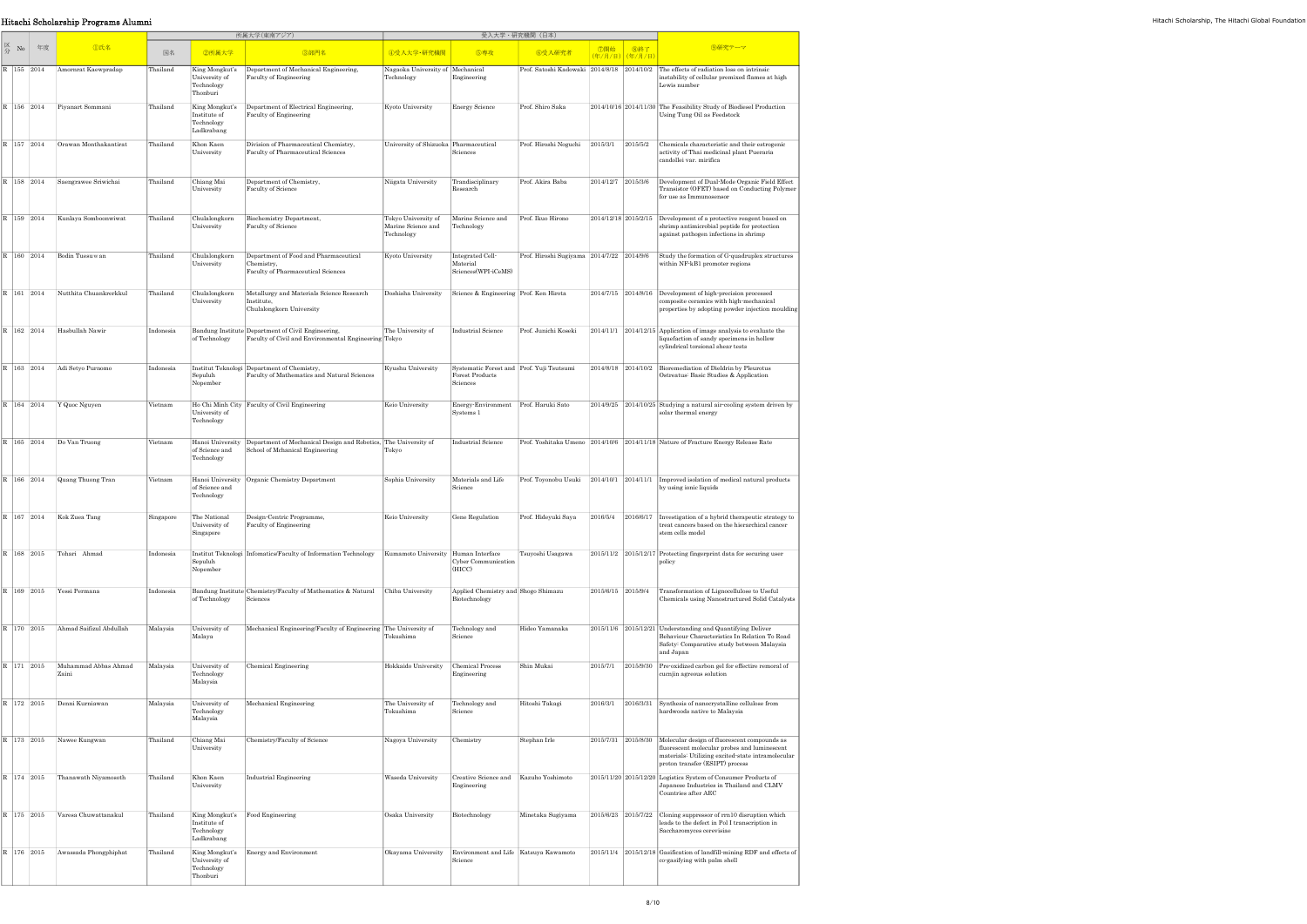| Hitachi Scholarship Programs Alumni |            |                                         |             |                                          |                                                                                      |                                                         |                                                                                  |                            |          |                                             |                                                                                                                                                                                                                                                                    |  |
|-------------------------------------|------------|-----------------------------------------|-------------|------------------------------------------|--------------------------------------------------------------------------------------|---------------------------------------------------------|----------------------------------------------------------------------------------|----------------------------|----------|---------------------------------------------|--------------------------------------------------------------------------------------------------------------------------------------------------------------------------------------------------------------------------------------------------------------------|--|
|                                     |            |                                         |             |                                          | 所属大学(東南アジア)                                                                          | 受入大学・研究機関(日本)                                           |                                                                                  |                            |          |                                             |                                                                                                                                                                                                                                                                    |  |
|                                     | No 年度      | <b>D氏名</b>                              | 国名          | 2所属大学                                    | 3部門名                                                                                 | 4受入大学·研究機関                                              | 5専攻                                                                              | 6受入研究者                     |          | │ ⑦開始 │ ⑧終了<br><mark>(年/月/日)</mark> (年/月/日) | 9研究テーマ                                                                                                                                                                                                                                                             |  |
|                                     |            | R   177   2015   Nagul Cooharojananone  | Thailand    | Chulalongkorn<br>University              | Mathematics and Computer Science                                                     | National Institute of<br>Informations (NII)             |                                                                                  | Hitoshi Okada              |          |                                             | 2015/10/19 2015/12/3 Systems Resilience: Case study in Japan and<br>Thailand                                                                                                                                                                                       |  |
|                                     |            | R   178   2015   Kuakarun Krusong       | Thailand    | Chulalongkorn<br>University              | Biochemistry, Faculty of Science                                                     | Institute for Molecular Natural Science<br>Science      |                                                                                  | Koichi Kato                |          |                                             | 2015/11/16 2015/12/30 NMR solution structure of crustin Pm1 from the<br>black tiger shrimp Penaeus mondon                                                                                                                                                          |  |
|                                     |            | R   179   2015 Thai Quang Pham          | Vietnum     | University of<br>Technology              | Ho Chi Minh City Telecommunication/Faculty of Electrical and<br>Electronics          | Waseda University                                       | Global Information<br>and<br>Telecommunication<br>Institute                      | Prof. Shigeru<br>Shimamoto |          |                                             | $2015/10/30$ 2015/12/14 Design and optimization of visible light<br>communication systems using organic light<br>emitting diode using advanced multiplexing<br>techniques                                                                                          |  |
|                                     |            | $180 \quad 2015$ Hieu Minh Dang         | Vietnum     | of Science and<br>Technology             | Hanoi University Microbiology Biochemistry Molecular Biology, Osaka University       |                                                         | Sustainabe Energy<br>and Environmental<br>Engineering                            | Prof. Michihiko Ike        |          |                                             | 2015/8/17 2015/9/30 Assessment and bioremediation of PAH<br>contaminants in soil and water                                                                                                                                                                         |  |
|                                     |            | R   181   2016   Anom Bowolaksono       | Indonesia   | University of<br>Indonesia               | Biology/Faculty of Mathematics and Science,                                          | Tokyo Institute of<br>Technology                        | Bioscience and<br>Biotechnology                                                  | Susumu Kajiwara            |          |                                             | 2016/10/2 2016/11/30 Study on Inactivation of Expressed IMDS-60 in<br>Saccharomyces cerevisiae CWH43△                                                                                                                                                              |  |
|                                     |            | 182   2016   Priastuti Wulandari        | Indonesia   | of Technology                            | Bandung Institute Mathematics and Natural Sciences                                   | Kyushu University                                       | Materials Chemistry Kaoru Tamada<br>and Engineering<br>(IMCE)                    |                            | 2016/9/1 |                                             | 2016/11/30 Study of charge carrier generation in hybrid<br>polymer-inorganic solar cell and the effect of<br>incorporated metal nanoparticles                                                                                                                      |  |
|                                     |            | 183 2016 Sunu Wibirama                  | Indonesia   | Gadjah Mada<br>University                | Electrical Engineering and Information<br>Technology, Faculty of Engineering         | Shibaura Institute of Information Science<br>Technology | and Engineering                                                                  | Michiko Ohkura             |          |                                             | 2017/1/10 2017/1/25 Invisitigation of visually induced sickness during<br>first person shooter video game inOculus Rift<br>DK2 using analysis of heart rate variability and<br>simulator sickness questionnaire                                                    |  |
|                                     |            | R   184   2016   Nur Awanis Hashim      | Malaysia    | University of<br>Malaya                  | Chemical Engineering                                                                 | Kobe University                                         | Member and Film<br>Technology                                                    | Hideto Matsuyama           |          |                                             | $2016/12/2$ $2017/1/2$ Surface modifications of PVDF membrance using<br>inorganic particles                                                                                                                                                                        |  |
|                                     |            | 185 2016 Prompong Pienpinijtham         | Thailand    | Chulalongkorn<br>University              | Chemistry, Faculty of Science                                                        | Kwansei Gakuin<br>University                            | Science and<br>Technology                                                        | Yukihiro Ozaki             |          |                                             | 2016/6/13 2016/8/5 TERS with a gap between nano-sized metal tip<br>and other metal nanostructures/layers                                                                                                                                                           |  |
|                                     | $186$ 2016 | Thanyada Rungrotmongkol                 | Thailand    | Chulalongkorn<br>University              | Biochemistry/Faculty of Science                                                      | Nagoya University                                       |                                                                                  | Stephan Irle               | 2016/9/1 |                                             | 2016/10/2 Computational study on inclusion complex<br>between flavonoids and beta-cyclodextrins                                                                                                                                                                    |  |
|                                     |            | R   187   2016   Kaewta Jetsrisuparb    | Thailand    | Khon Kaen<br>University                  | Chemical Engineering                                                                 | Tokyo Institute of<br>Technology                        | Chemistry and<br>Materials Science                                               | Atsushi Nishikata          |          |                                             | 2016/10/30 2017/1/27 The effects of geopolymer binder on the<br>performance of zinc anode for zinc air batteries                                                                                                                                                   |  |
|                                     |            | 188 2016 Duangrudee Kositgittiwong      | Thailand    | University of<br>Technology<br>Thonburi  | King Mongkut's Civil Engineering Department/Faculty of<br>Engineering                |                                                         | Hokkaido University Hydraulic Research                                           | Yasuyuki Shimizu           |          |                                             | 2016/7/14 2016/8/16 The comparison of using of different models to<br>design flood maps in Chao Phraya river basin<br>and preliminary suggestion of non-structural<br>measures for flood protection                                                                |  |
|                                     | 189 2016   | Eloise Prieto                           | Philippines | Philippines,<br>Diliman                  | University of the Molecular Biology and Biotechnology                                | Doshisha University                                     |                                                                                  | Kenichi Yoshikawa          |          |                                             | 2016/10/1 2016/12/15 Nuclear architecture dynamics bridging cell<br>physiology and biophysics to unveil nuclear<br>function                                                                                                                                        |  |
|                                     |            | R   190   2016   Thuy Minh Le           | Vietnum     | of Science and<br>Technology             | Hanoi University Instrumentation and Industrial Informatics (31) Nagoya Institute of | Technology                                              |                                                                                  | Kunio Sakakibara           |          |                                             | 2016/10/19 2016/12/3 The development of design techniques for<br>microstrip array antennas in the<br>millimeter-wave band                                                                                                                                          |  |
|                                     |            | R   191   2016   Chuyen Thanh Nguyen    | Vietnum     | of Science and<br>Technology             | Hanoi University Electronics and Telecommunications                                  | University of Aizu                                      |                                                                                  | Anh T. Pham                |          |                                             | 2016/8/1 2016/8/30 Performance evaluation of missing-tag<br>algorithms in CDMA-based RFID Systems                                                                                                                                                                  |  |
|                                     |            | 192 2016 Trung Kien Pham                | Vietnum     | University of<br>Technology              | Ho Chi Minh City Ceramic Materials, Faculty of Materials<br>Technology,              | Tokyo Institute of<br>Technology                        | International<br>Development<br>Engineering                                      | Hirofumi Hinode            |          |                                             | 2016/9/6 2016/10/19 Improving function of Vietnam Rice ash-<br>derivered Silica (Wollastonite) for sustainable<br>development                                                                                                                                      |  |
|                                     |            | R   193   2017   Pathrapol Lithanatudom | Thailand    | Chiang Mai<br>University                 | Biology, Faculty of Science                                                          |                                                         | Hokkaido University   Institute for Genetic   Masayuki Noguchi<br>Medicine (IGM) |                            |          |                                             | 2017/6/1 2017/8/31 Characterization of new AKT associated<br>lysosomal protein in the regulation of cell<br>survival                                                                                                                                               |  |
|                                     |            | 194   2017   Maslin Osathanunkul        | Thailand    | Chiang Mai<br>University                 | Biology, Science                                                                     | Kobe University                                         | and Environment                                                                  |                            |          |                                             | Human Development Toshifumi Minamoto 2017/8/1 2017/11/30 Quantification of environmental DNA (eDNA)<br>shedding and decay rates from box jellyfish and<br>Testing for sensitivity and specificity of the<br>developed eDNA technique in detecting box<br>iellvfish |  |
|                                     | $195$ 2017 | Pornnapa Kasemsiri                      | Thailand    | Khon Kaen<br>University                  | Chemical Engineering                                                                 | Tokyo Institute of<br>Technology                        | Chemical Science and Shinji Ando<br>Engineering                                  |                            |          |                                             | 2017/10/1 2017/12/28 Characterization curing mechanism and<br>thermomechanical proterties of shape memory<br>polymer from epoxy/CNSL copolymer reinforced<br>with multiwall carbon nanotubes                                                                       |  |
|                                     |            | R   196   2017   Wanchai Assavalapsakul | Thailand    | Chulalongkorn<br>University              | Microbiology, Science                                                                | Jichi Medical<br>University                             | Medicine                                                                         | Longzhu Cui                |          |                                             | 2017/9/25 2017/12/24 High-throughput sequencing of miRNAs in<br>DENV indected HEK293 human cell line                                                                                                                                                               |  |
|                                     |            | 197   2017   Tosapol Maluangnont        | Thailand    | Institute of<br>Technology<br>Ladkrabang | King Mongkut's Nanotechnology                                                        | Okayama University Chemistry                            |                                                                                  | Kazuma Gotoh               |          |                                             | 2017/9/15 2017/12/15 Layered Lepidocrocite Titanate with Aliovalent<br>Substitution: The Negative Electrode for Na-Ion<br>Battery (NIB) and 23Na solid State NMR Study                                                                                             |  |
|                                     | 198 2017   | Ariel Conferido Blanco                  | Philippines | Philippines,<br>Diliman                  | University of the Geodetic Engineering                                               | Tokyo Institute of<br>Technology                        | Environment and<br>Technology                                                    | Kazou Nadaoka              |          |                                             | 2017/5/28 2017/6/24 Species/Genus-differentiated Mapping of<br>Mangroves using Hyperspectral and LiDar Date                                                                                                                                                        |  |